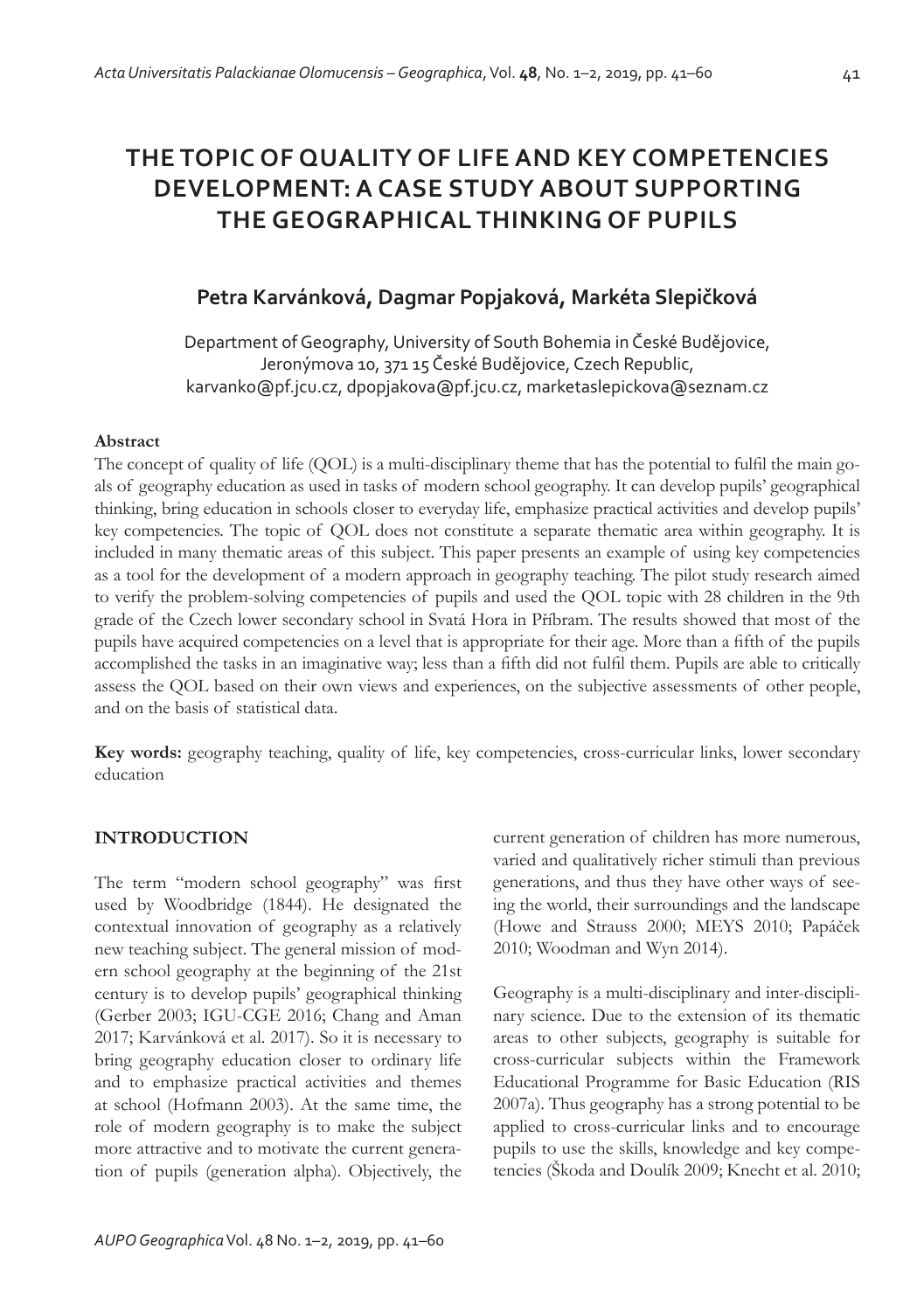Binterová et al. 2016), obtained from other fields of study.

In the context of the above and also in the spirit of Woodbridge (1844), modern times bring new subjects to education. One such is the theme; quality of life (QOL), which is a topic that can be included in global development education (Hicks 2003; Bourn 2008). The theme of quality of life is not a common topic in the second stage of basic education, although it is included in many educational fields. Within geography, quality of life is not a separate thematic area, but it extends to several thematic areas of FEP BE. Quality of life is an example of topics that can combine the benefits of modern school geography.

It is quite difficult to define quality of life. One definition comes from Maslow's theory of the hierarchy of human needs (Sirgy 2006): the satisfaction of basic physiological needs (e.g. food, water, sleep) represents a precondition for the satisfaction of higher-order needs (social, self-esteem, and selfactualization needs) (Zittoun et al. 1999). There is a huge range of definitions of quality of life in contemporary literature, but it seems that not one is generally accepted. A common factor in all definitions is that the notion of quality of life should reflect the physical, mental and social aspects of an individual human being. Quality of life very often represents a multidimensional parameter (value?) which is perceived as "a subjective evaluation of its own life situation" (Slováček et al. 2004).

It follows that the meaning of "quality of life" is difficult to grasp, even on a theoretical or scientific basis. Therefore its transition to geography teaching is not simple (for teachers as well as pupils). Perhaps that is why the subject of quality of life is present only to a very limited extent in Czech teaching practice. However, as Vávra (2006) states, in accordance with the British curriculum, schoolchildren between 11 and 14 years old (this corresponds to lower secondary education) should be able to understand to acquire skills and knowledge through the study of 2 states and 10 subjects, which include the quality of life. Pupils should be able to interpret, within the framework of the subject "Evolution", the impact

of differences in the evolution of the quality of life on different groups of people (Vávra 2006). Similar approaches also come from other European and non-European countries (Gérin-Grataloup 1997; Lidstone and Williams 2006).

The first goal of the paper was to present the teaching activity on the interdisciplinary theme of quality of life named; "Selection procedure for which municipality will receive a subsidy to improve the quality of life of its inhabitants?" This activity is an example of the use of cross-curricular links and has the character of a problem-solving task. The activity was conceived as a way of capturing the attention of pupils and motivating them to develop their geographical thinking by stimulating their use of key competencies. A parallel goal of the paper was to analyse the ability of the pupils to use their key competencies while carrying out the teaching activity. A pilot test of the teaching activity was carried out as preparation for the first phase of the full-scale research. The pilot research was based on the survey that the students completed at the end of the activity. It was then based on the self-evaluation of the pupils. The case study was carried out at the Czech lower secondary school in Svatá Hora in Příbram in March 2017, with the participation of 28 children from the 9th grade, of which there were 17 girls and 11 boys. In the theoretical part of the paper, there is an analysis on the theme of quality of life as a subject for geographical research and as regards its status in the educational curriculum in the Czech Republic. The subject of key competencies is also discussed and is focused on the pupils' problem-solving competencies.

### **THEORETICAL STARTING POINTS**

### **Geographical aspects of the concept of quality of life**

Reflections on the quality of life characterize today's society, especially in developed countries (Pacione 2003: 19). Quality of life is a relatively new subject for research among various scientific disciplines, including technical sciences, economics (special behavioural economics), political science, ethics, theology, psychology, medicine, social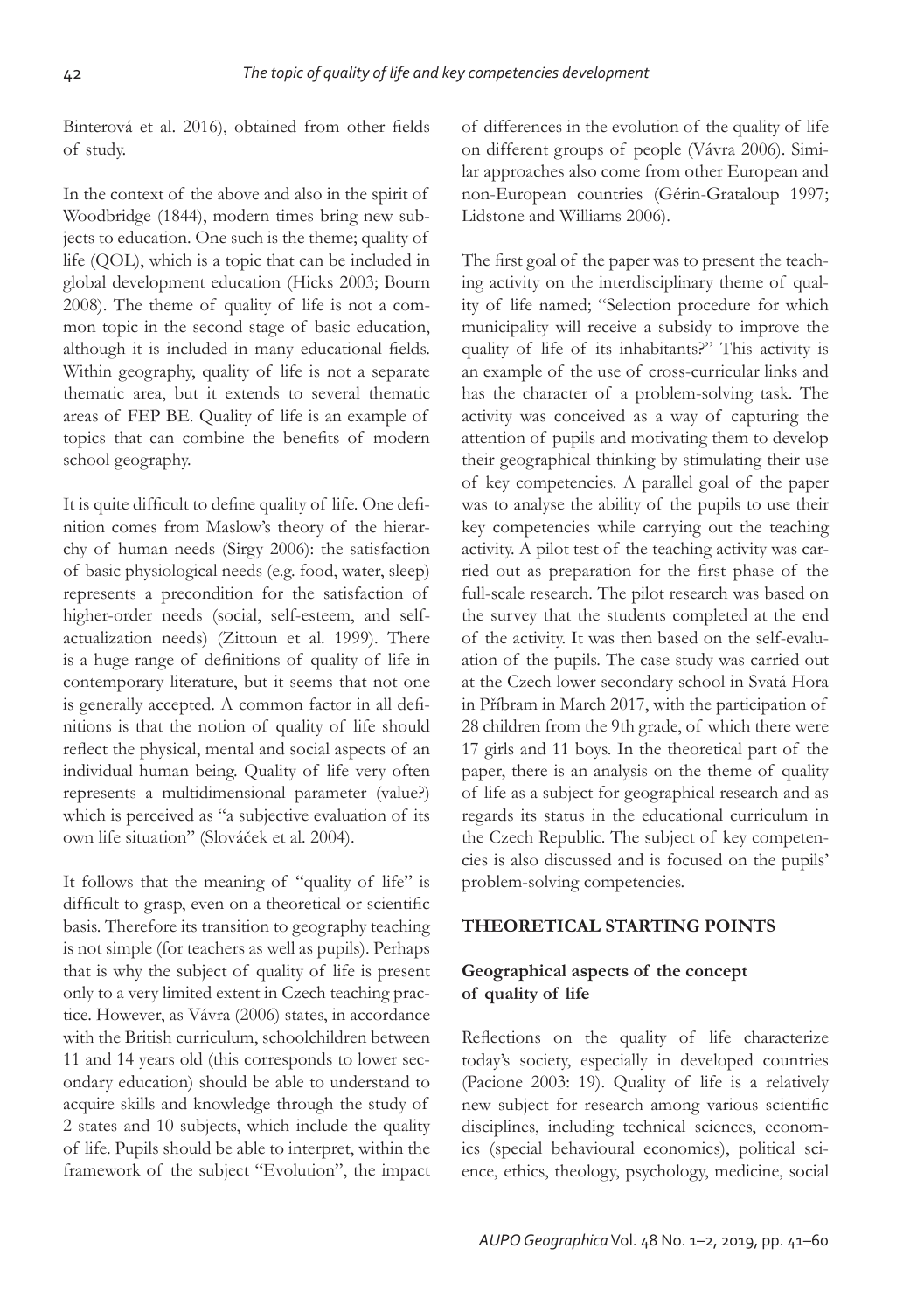ecology, sociology, demography and urbanism, including geography itself. Different concepts of QOL by different scientific approaches can cause inconsistency and a variety of concepts in its perception and exploration. QOL thus acquires different concepts, such as well-being, liveability, health, satisfaction, happiness, quality of place and standard of living (Liu 1975; Helburn 1982; Andráško and Ira 2007; Gregory et al. 2009; Knox and Pinch 2010; Ballas and Dorling 2013; Heřmanová 2013; Davidson and Parr 2014; EP 2018).

Measuring and evaluating the quality of life is not a simple process due to the multi-dimensionality of the QOL concept. When measuring the quality of life, emphasis should be placed on the appropriate selection of the so-called measuring method, i.e. the selection of indicators, their hierarchical structure, attribution and, on the other hand, the non-consideration of weights for individual indicators and, in general, the analysis and synthesis of QOL evaluations. The spatial dimension of the areas tested for QOL also plays an important role (Liu 1975; Pacione 2003; Fertaľová and Madziková 2008; Magee et al. 2012).

Spatial and geographic aspects are an integral part of the QOL concept. Quality of life varies with changing geographical environments (Helburn 1982; Liszewski 1995; Pacione 2003: 19; van Kamp et al. 2003: 11; Gregory et al. 2009: 606; Murgaš 2013). The indispensable nature of the geographic approach to QOL lies in the fact that geographers are able to work with both QOL dimensions. The geographical approach to exploring QOL is based on the principle of studying the relationship between man and the environment in which he lives. This relationship is crucial for determining quality of life. Therefore, geographic QOL research is often associated with an analysis of the spatial differentiation of the quality of life on different spatial scales in urban and in rural areas. Cities are urban areas with a high concentration of human activities, and the QOL survey is focused on living conditions (Pacione 2003).

# **QOL** as a topic in the educational field **of Geography in curricular documents for lower secondary education**

The multi-disciplinary and inter-disciplinary nature of geography has also manifested itself in geography's position in the curricular document. The Framework Educational Programme for Basic Education (RIS 2007a) classifies geography in the educational area "Humans and nature", along with natural science, physics and chemistry. The human and socio-scientific part of geography also extends to the educational area "Humans and society", along with history and civil education. Considering the use of GIS, geography is also part of the educational field of information and communication technologies. As with geography, the issue of quality of life has a multidisciplinary character.

In assessing the content of topics linked to the quality of life on one hand and the educational contents of the thematic area of the geography education field in the FEP BE (RIS 2007a) on the other hand, most of the parallel contents were confirmed in the following topics: landscape; the local region; field exercises and observations of the local landscape; the relationship between nature and society; geographical cartography and topography; the social, political and economic processes of globalisation; population. From the point of view of the crosscurricular themes of the FEP BE, the topic of QOL was closest to environmental education, personal and social education and, in part, multicultural education. A detailed overview of the links between QOL, geography and cross-curricular topics is presented in table 1.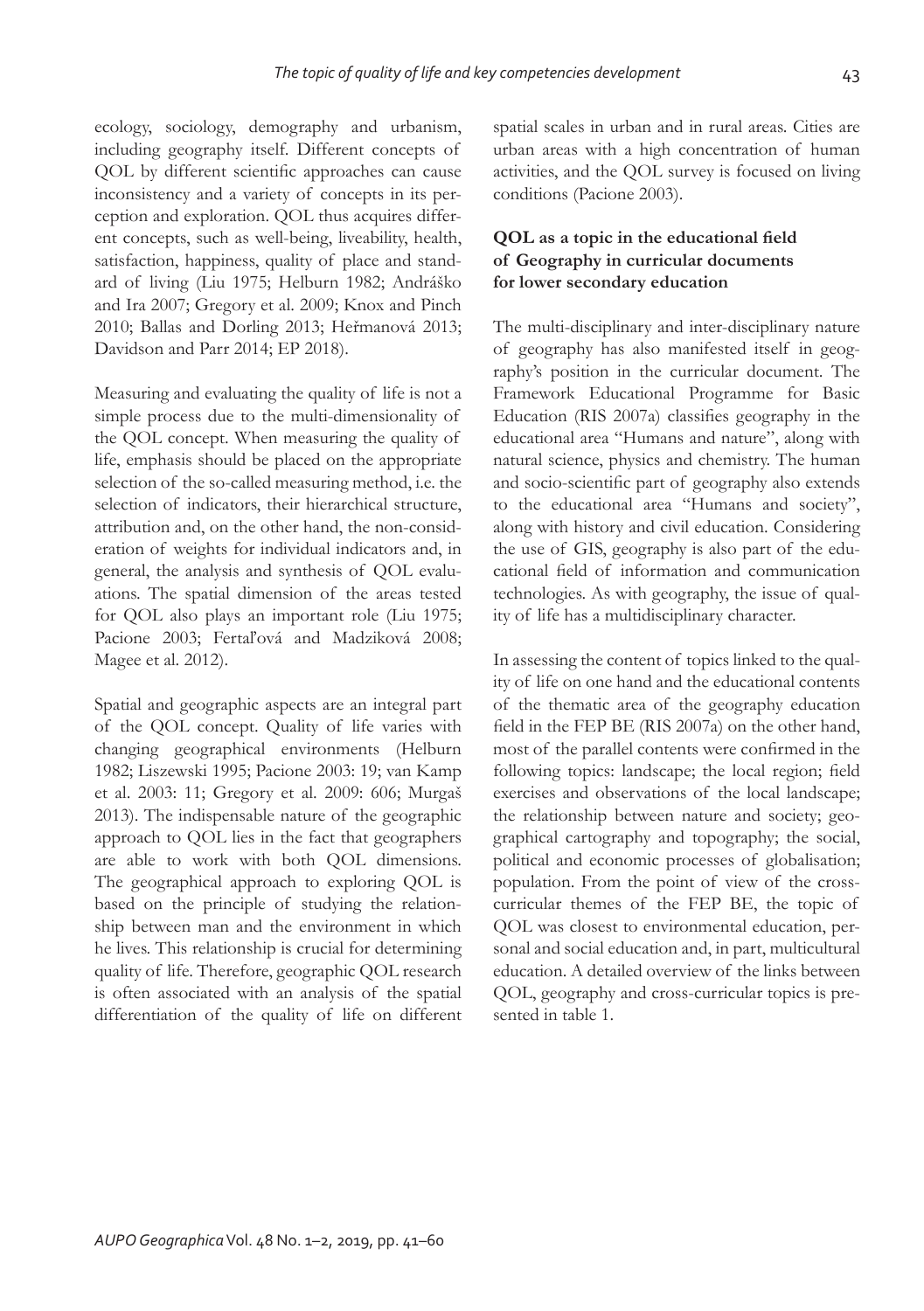Table 1 Incorporating the theme of quality of life in the educational field of Geography of the Framework Educational Programme for Basic Education

| Incorporating the Theme into the Curriculum |                                     |                                                                                       |  |  |  |
|---------------------------------------------|-------------------------------------|---------------------------------------------------------------------------------------|--|--|--|
| Thematic area                               | Subject matter                      |                                                                                       |  |  |  |
| The Natural Environment                     | landscape                           | natural and social environment                                                        |  |  |  |
|                                             |                                     | the relationship between nature and society                                           |  |  |  |
| The Czech Republic                          | the local region                    | basic natural and socio-economic characteristics                                      |  |  |  |
|                                             |                                     | with an emphasis on specific traits important for                                     |  |  |  |
|                                             |                                     | the region's further development (potential vs.                                       |  |  |  |
|                                             |                                     | barriers), relations with surrounding regions                                         |  |  |  |
|                                             | field exercises in the local        | geographical field trips, practices and applications                                  |  |  |  |
|                                             | landscape                           |                                                                                       |  |  |  |
|                                             | <b>Expected Outcomes</b>            |                                                                                       |  |  |  |
| Thematic area                               | Pupils will                         |                                                                                       |  |  |  |
| The Natural Environment                     |                                     | using selected examples, identify important impacts and risks of natural and social   |  |  |  |
|                                             | impacts on the environment          |                                                                                       |  |  |  |
| The Czech Republic                          |                                     | apply practical approaches in the field for the observation, depiction and assessment |  |  |  |
|                                             | of the landscape B16                |                                                                                       |  |  |  |
| <b>Cross-Curricular Subjects</b>            |                                     |                                                                                       |  |  |  |
| Cross-curricular subj.                      | Thematic area                       | Subject matter                                                                        |  |  |  |
| Personal and Social                         | Communication                       | communication in various situations                                                   |  |  |  |
| Education                                   | Cooperation and competition         | developing individual skills for cooperation                                          |  |  |  |
|                                             |                                     | (self-regulation in situations involving                                              |  |  |  |
|                                             |                                     | disagreement, resistance etc., ability back off                                       |  |  |  |
|                                             |                                     | from one's own suggestions, ability to connect with                                   |  |  |  |
|                                             |                                     | others and develop one's train of thought, positive                                   |  |  |  |
|                                             |                                     | thinking)                                                                             |  |  |  |
|                                             |                                     | developing social skills for cooperation (clear                                       |  |  |  |
|                                             |                                     | and respectful communication, solving conflicts,                                      |  |  |  |
|                                             |                                     | acquiescence, leading and organizing team work)                                       |  |  |  |
|                                             | Values, attitudes, practical ethics | analysing one's and others' attitudes, values and                                     |  |  |  |
|                                             |                                     | their influence on human behaviour                                                    |  |  |  |
|                                             | Self-regulation                     | time management                                                                       |  |  |  |
|                                             | nd self-organization                |                                                                                       |  |  |  |
|                                             | Creativity                          | exercises for developing a basic framework                                            |  |  |  |
|                                             |                                     | of creativity (flexibility in ideas, originality)                                     |  |  |  |
| <b>Environmental Education</b>              | Humankind's relationship            | our community (natural resources, origin,                                             |  |  |  |
|                                             | to the environment                  | forms of use, waste management solutions,                                             |  |  |  |
|                                             |                                     | local nature and culture and their preservation,                                      |  |  |  |
|                                             |                                     | ensuring environmental protection in our town -                                       |  |  |  |
|                                             |                                     | institutions, non-governmental organizations,                                         |  |  |  |
|                                             |                                     | people)                                                                               |  |  |  |
|                                             |                                     | the environment and health (diverse environmental                                     |  |  |  |
|                                             |                                     | influences on health, complex and synergetic                                          |  |  |  |
|                                             |                                     | effects, possible forms of health protection)                                         |  |  |  |

Source: RIS 2007a; own processing.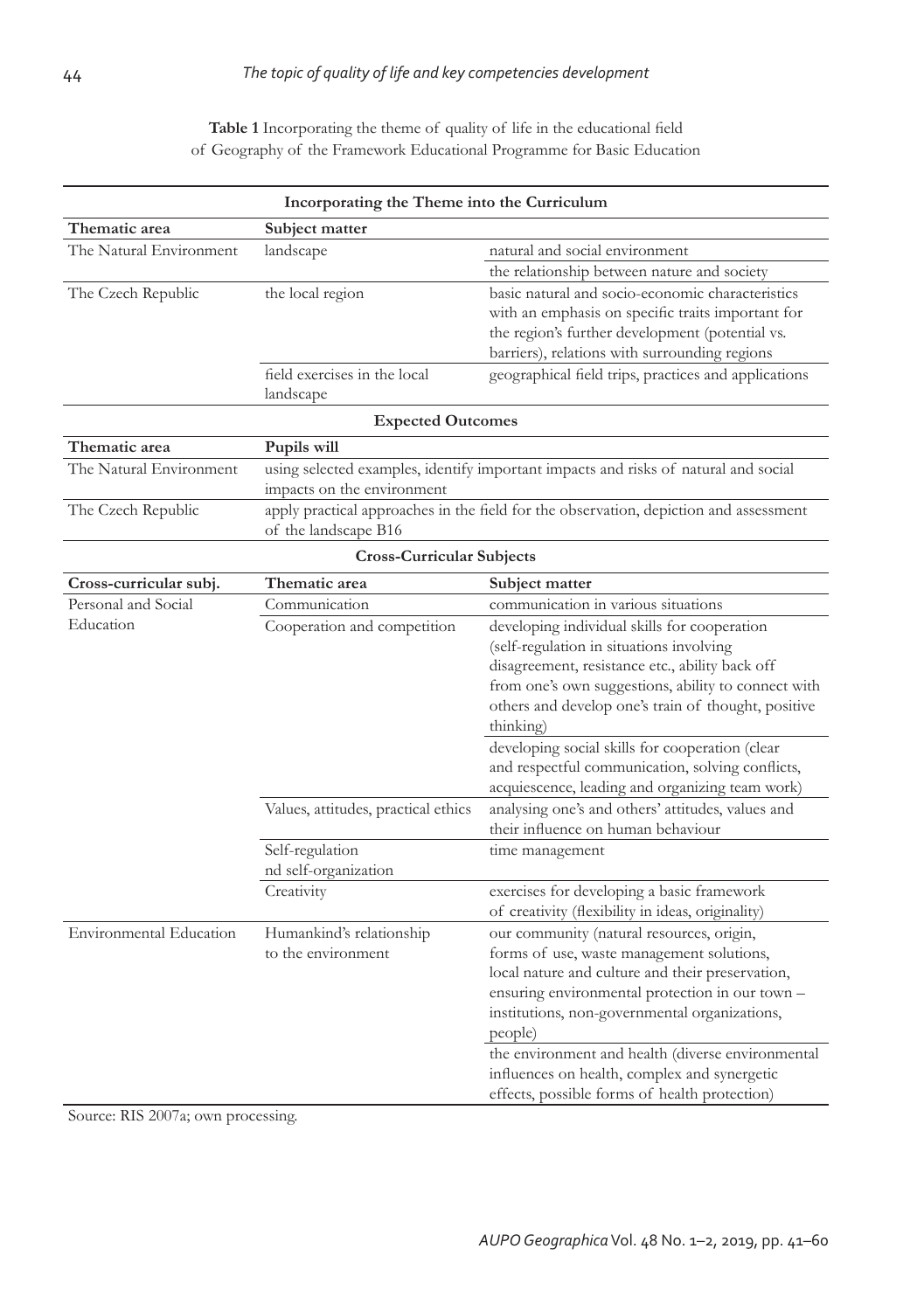| <b>Educational field</b>                         | Subject matter                                                                                                                                                                                | <b>Expected outcomes</b>                                                                                                                                                                                                                                                                                                                  |
|--------------------------------------------------|-----------------------------------------------------------------------------------------------------------------------------------------------------------------------------------------------|-------------------------------------------------------------------------------------------------------------------------------------------------------------------------------------------------------------------------------------------------------------------------------------------------------------------------------------------|
| Natural sciences                                 | fundamentals of ecology -<br>natural and environmental<br>protection                                                                                                                          | The pupil gives examples of positive and negative<br>human influences on the environment, as well<br>as examples of disturbances to an ecosystem's<br>equilibrium.                                                                                                                                                                        |
| <b>Mathematics</b><br>and its application        | numbers and variables -<br>percentages; decimals, fractions;<br>dependencies, relations<br>and working with data<br>- dependencies and<br>data - diagrams, graphs, tables;<br>arithmetic mean | The pupil performs calculations using whole<br>numbers and rational numbers, rounds off and<br>performs estimates to a given level of certainty,<br>uses calculators for specific purposes, solves<br>applied problems using percentage, compares<br>data sets, express functional relationships through<br>tables, equations and graphs. |
| Humans and the world<br>of work                  | use of digital technologies                                                                                                                                                                   | The pupil masters the fundamentals of digital<br>technology, observes fundamental health and<br>safety rules and regulations when working with<br>digital technology.                                                                                                                                                                     |
| Civil education                                  | human encounters – natural and<br>social differences between people                                                                                                                           | The pupil assesses natural and social differences<br>between people based on data found.                                                                                                                                                                                                                                                  |
| Information and<br>communication<br>technologies | information processing and<br>application - spreadsheets,<br>designing tables, comparing data,<br>simple formulae, presenting<br>information                                                  | The pupil masters work with text and graphic<br>editors and spreadsheets, uses suitable applications<br>and presents information using text, graphics and<br>multi-media forms at a user level.                                                                                                                                           |

**Table 2** Linking Geography to other subjects matter in the theme of quality of life in the Framework Educational Programme for Basic Education

Source: RIS 2007a; own processing.

The cross-curricular approach to education focuses not only on knowledge, but also on skills, understanding and methods of teaching in relation to various subjects. The knowledge, skills and methods of teaching from different educational areas are applied in one common theme, idea and experience. This holistic approach is based on the constructivist concept of teaching that aids learning through practice and experience, thus supporting pupils' imaginations and encouraging them to discover and cultivate creativity (Savage 2010; Binterová et al. 2016).

Depending on the topic of QOL and whether it focuses mainly on the physical or the social conditions of people's lives, and apart from geography, the topic tends to have more intercultural links (RIS 2007a) with the educational areas "Humans and nature" (physics, mathematics, natural sciences) "Humans and their world" (civil education) and "Humans and health" (health education). After the survey (measurement) and an analysis of the results, a link to mathematics and informatics is created. Again, the analysis of cross-curricular links using the example of a specific learning activity is presented in table 2.

### **Key competencies development**

Selected themes on QOL issues were also evaluated based on pupils' competencies. According to Westera (2001), the traditional emphasis on mere factual knowledge has lessened because it is no longer sufficient to fully engage a person in a society's socioeconomic life. Today's global world seeks employees who are able to solve complex problems, critically deal with information, collaborate collectively and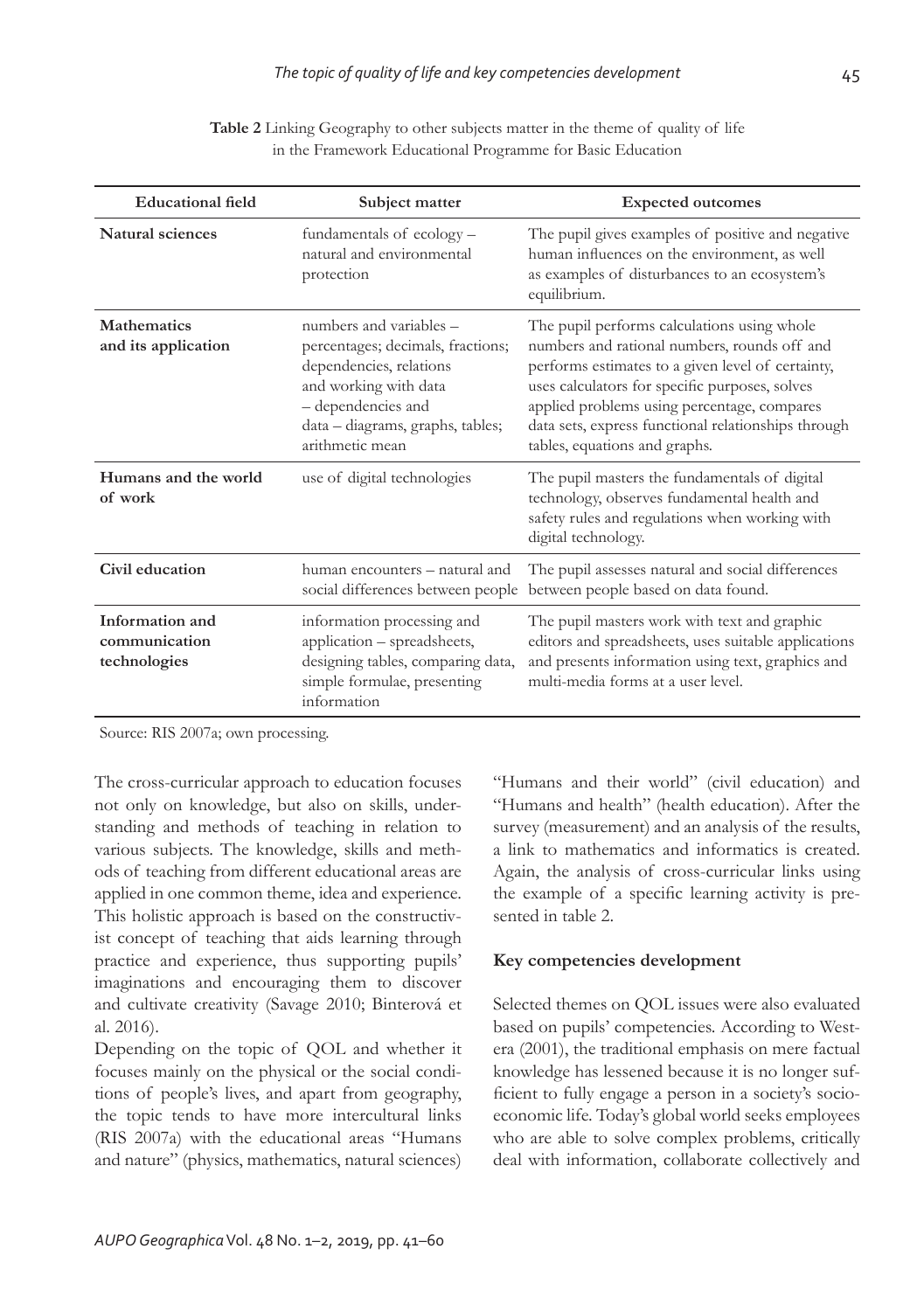Table 3 Development of key competencies in the theme of quality of life

| Learning        | The pupil searches for and classifies information, and based on their understanding,   |  |  |
|-----------------|----------------------------------------------------------------------------------------|--|--|
| competencies    | interlinking and systemization, uses them efficiently within the learning process in   |  |  |
|                 | creative activities and real life.                                                     |  |  |
|                 | The pupil works with commonly used terms, signs and symbols; interlinks things         |  |  |
|                 | with respect to their context.                                                         |  |  |
|                 | The pupil makes independent observations and experiments; compares the pieces          |  |  |
|                 | of knowledge so gained, assesses them critically.                                      |  |  |
| Problem-solving | The pupil recognizes and understands problems, considers and plans ways to             |  |  |
| competencies    | address/solve problems based on his or her own reasoning and experience.               |  |  |
|                 | The pupil seeks information suitable for solving problems; identifies identical,       |  |  |
|                 | similar and different features of pieces of information.                               |  |  |
|                 | The pupil addresses problems independently; chooses suitable ways to solve             |  |  |
|                 | problems; uses logical, mathematical and empirical methods to address/solve            |  |  |
|                 | problems.                                                                              |  |  |
|                 | The pupil thinks critically; makes prudent decisions and is able to defend them;       |  |  |
|                 | is aware of the responsibility for his or her own decisions; evaluates the outcomes    |  |  |
|                 | of his or her decisions.                                                               |  |  |
| Communication   | The pupil formulates and expresses his or her ideas and opinions in a logical          |  |  |
| competencies    | sequence; his or her oral or written expression is apt, coherent and cultivated.       |  |  |
|                 | The pupil participates effectively in debates; defends his or her opinion and uses     |  |  |
|                 | appropriate arguments.                                                                 |  |  |
| Social and      | The pupil cooperates efficiently with other members of his or her group; partici-      |  |  |
| personal        | pates - together with teachers - in setting up the rules of team work.                 |  |  |
| competencies    | The pupil contributes to discussions within a small group as well as to a debate       |  |  |
|                 | in the classroom; understands the need to efficiently cooperate with others when       |  |  |
|                 | addressing a task.                                                                     |  |  |
| Working         | The pupil is able to safely and efficiently work with materials, tools and equipment;  |  |  |
| competencies    | in his or her activities, complies with guidelines and rules; meets his or her obliga- |  |  |
|                 | tions and commitments; adapts to changed or new working conditions.                    |  |  |
|                 |                                                                                        |  |  |

Source: RIS 2007a; RIS 2007b; own processing.

communicate effectively. According to DeSeCo (2005), competencies include: 1. ability to effectively use technology, 2. ability to interact in diverse groups, 3. ability to act independently, 4. ability to promote their rights, interests and needs. An overview of the application of key competencies (RIS 2007a; RIS 2007b) for a selected educational activity, with an emphasis on problem-solving competencies, is presented in table 3.

Taking into consideration the multi-dimensional character of the quality of life, every teaching activity focused on this issue requires a higher level in schoolchildren's geographical thinking. This means that the pupils have to know how to use their knowledge, skills and understanding within the framework of a larger space and the natural environment and, at the same time, on different scales (from local and regional to global). They must become conscious of mutual interaction in the inside of a region, as well as the interaction between natural and human processes. Pupils should be able to explain these processes using a number of geographical factors in such a way that they will reach an understanding of development and its impacts on the quality of life in different areas. As far as schoolchildren are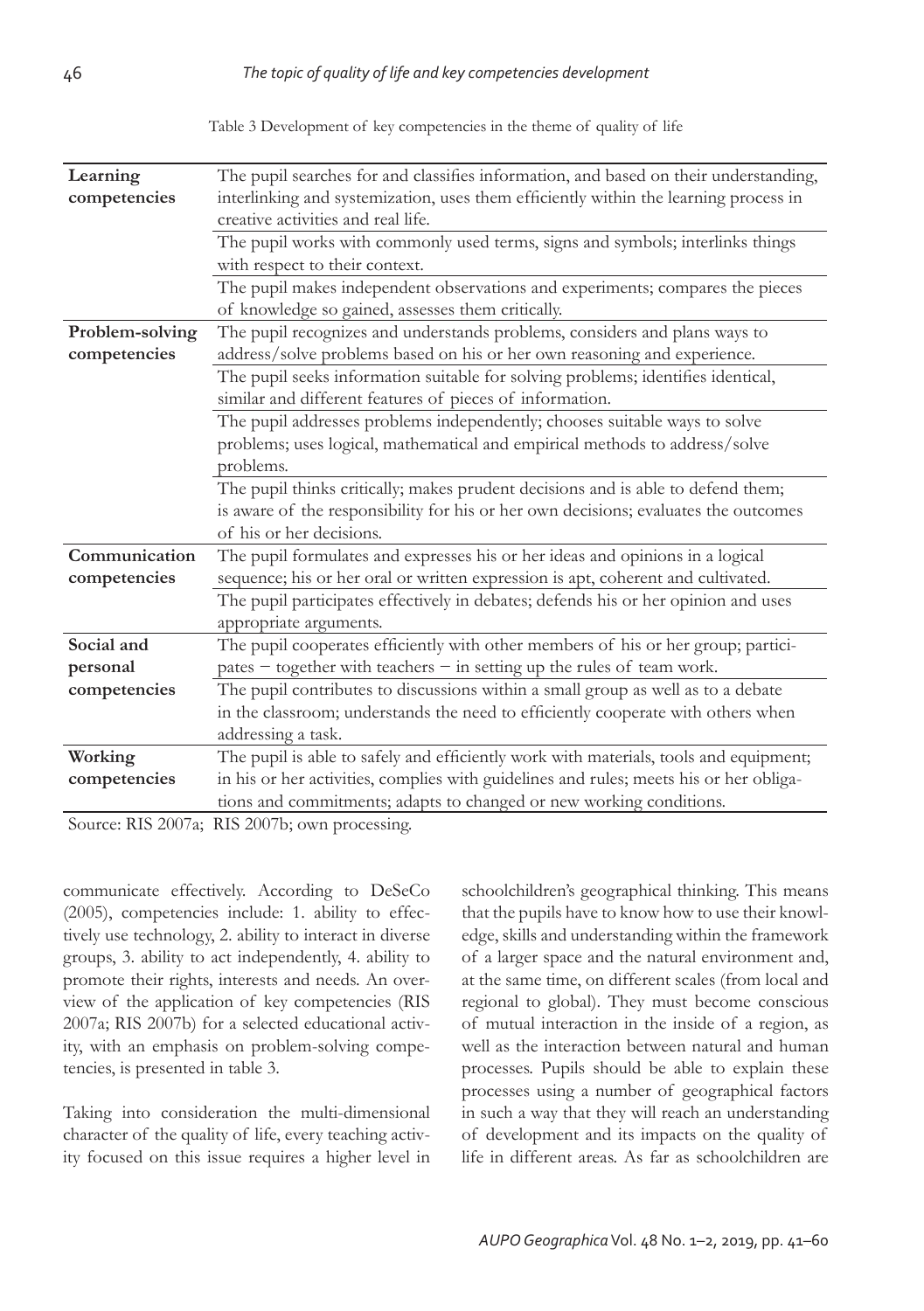concerned, all this requires the ability to use a more complex and larger scale of competencies simultaneously "in situ" and "on time" while solving an educational task.

We presume that during teaching activities focused on the quality of life, schoolchildren learn the key competencies (e.g. problem-solving competencies) which form the basis of their knowledge and skills and prepare them for real life. The results of the PISA (OECD 2018) research show that if pupils want to achieve success in their future lives, they must be able to apply the strategies of problemsolving which they have learned, both in school and outside the school environment. School subjects such as mathematics and natural sciences demarcate the majority of problem-solving activities in schools. Nevertheless, the success of an individual in real life depends on skills that are useful in a large spectrum of contexts both in school and in the real world (e.g. respect for the quality of the environment, decisionmaking in the interests of the sustainable development of society). Pupils who are experienced and good at problem-solving activities in school are also able to scan problematic situations outside school in order to grasp useful information. They are able to plan a strategy to overcome a problem, to find and implement a solution, and to follow the evolution of the problem-solving process, including the critical evaluation. The best way to develop problem-solving abilities is to carry out activities in a meaningful context, as with the use of interdisciplinary topics and questions which need to be answered (Vávra 2008).

At the same time, because the subject of quality of life does not frequently arise in geographical practice, it is possible to achieve more through motivation. The topic should be interesting for schoolchildren. If the teaching activity is appropriate, e.g. with the presentation of real research on the quality of life in authentic locations, pupils can start to consider different aspects of quality of life; very often from their subjective perspectives, and even before the specification of a teaching activity. Therefore we consider the subject of quality of life to be very convenient and inspiring. Because of its multi-dimensionality, this topic also enables teachers to define the process of education, through the selection of appropriate educational methods and instruments, and by presenting a range of opinions and perspectives on the topic, from local to global. Teachers can present the depth of the research through the assessment of indicators. All of this, along with a well elaborated concept, makes it possible to define the time needed for the topic of quality of life in the framework of geography teaching.

# **METHODOLOGICAL ISSUES OF QOL AND KEY COMPETENCIES RESEARCH**

The case study concerning pupils' problem-solving competencies on the issue of quality of life is based on an analysis of the implementation of a teaching activity and a questionnaire for pupils. Teaching activities were designed using didactic methods and forms such as: discussion, brainstorming, group teaching, problem teaching, research-oriented teaching and project teaching.

*The implementation process of the teaching activity.* Testing was carried out in the geography lesson which concerned the local region. The research was based on the findings proving that pupils in a 9th grade are able (according to Knecht et al. 2010) to solve complex learning tasks of cross-curricular character, given that they master the thinking and working methods, and have knowledge of specific educational fields, i.e. field competencies. A form of qualitative research combined with elements of quantitative forms was chosen. The qualitative research carried out on the pupils was focused on identifying their problem solving competencies, and it was not easy to prepare methodically because the partial components of this competence only have meaning in the context of all the other components (RIS 2007b: 25). The aim was also to attract the pupils' interest by ensuring that the teaching activity was based on real information from the region in which the pupils live and travel around. The activity was based on an updated survey from 2015 on the quality of life of senior citizens in the selected four municipalities of the Příbram region.

The research was based on the teaching activity entitled "Selection procedure for which municipality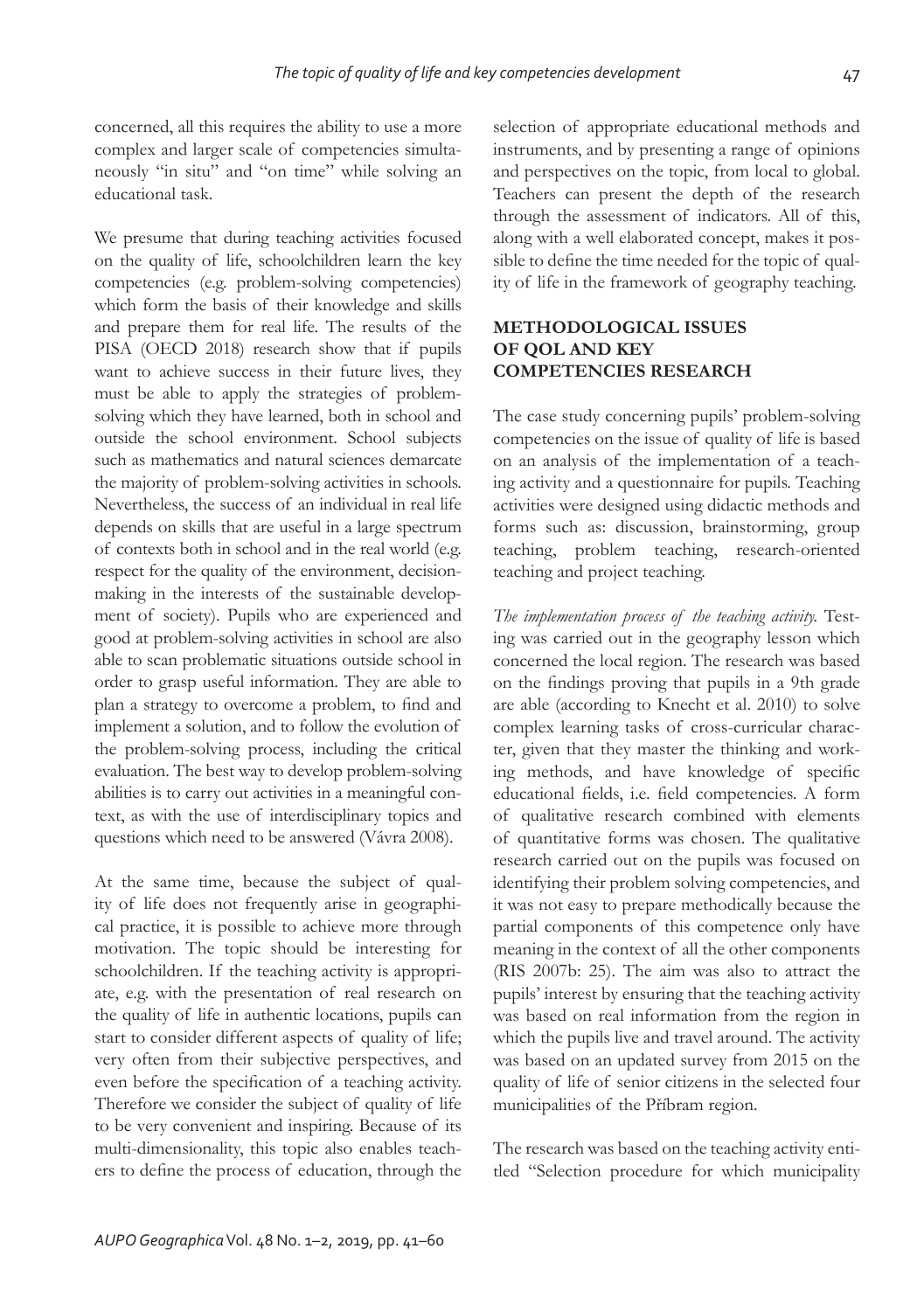will receive a subsidy to improve the quality of life of its inhabitants?", in which the pupils solve the given problem. They work on the "Worksheet" of the same name (Figure 1). The pupils become applicants for employment in the Project and Subsidy Management Department of Příbram and they carry out a task in order to get the job. The task is to decide which of the proposed four municipalities will receive a subsidy to improve the quality of life of their population. The municipalities of the Příbram region are places that the pupils know well; it is where they live. Pupils can use the "Attachment to the worksheet" (Figure 2) as a source of information. This tool consists of testimonies by the municipalities' inhabitants concerning QOL, a map of the Příbram region and a table outlining some of the advantages and disadvantages of life in the countryside. The testimonies of the inhabitants are fundamental to the pupils' understanding and without them the learning task cannot be solved. The map of the Příbram region helps the pupils to find their way around the area and provides information on the location and population of the municipalities. There is also a chart of advantages and disadvantages, based on real findings in the field concerning the problems of QQL in the municipalities in question.

The activity connects group work with individual work. The group work is included in the activity for the purpose of using the observation method and to monitor the students' communication, both social and personal, while observing their civil competencies through their communicative work. Through cooperation, group work helps students to save the time otherwise spent searching for information, and they can distinguish which pieces of information are useful and which are not. At the same time, it is the task of the pupils to look for specific problems in the given municipalities, to propose solutions to these problems and to discuss them among themselves. Group work links to individual work when each pupil proposes solutions which they have based on previous discussions with other pupils. They then write their own ideas on their worksheet. The teacher sets precise time limits on when the pupils must end group work, start individual work and submit their completed work sheet. By adhering to the time limits, the pupil can demonstrate his/her skills.

*Questionnaire.* The questionnaire for pupils focused on their abilities to solve the follow-up problems and their responses to the educational activities. It is on the reverse side of the worksheet. The questionnaire is based primarily on the pupils' self-evaluation. The first question identifies the subjective evaluation of the pupils, whether they have accomplished the task and the reason for the successful or unsuccessful fulfilment of the task. The second set of questions focuses on the pupils' opinions concerning the information provided. The third set of questions uncovers the pupils' views on the activities' overlapping into other subjects. The last group of questions concerns the assessment of the group work by the pupil themselves (Figure 3).

### **EVALUATION OF THE APPLICATION OF KEY COMPETENCIES: EXAMPLE OF TEACHING ACTIVITY ON THE TOPIC OF QUALITY OF LIFE**

# **Teaching from the point of view of pupils' problem-solving competencies**

The pilot research into pupils took place in a geography class and included the pupils in the teaching activity "Selection procedure for the municipality which will receive a subsidy to improve the quality of life of its inhabitants?" and in the subsequent questionnaire completed by the pupils. The pupils understood the assignment as was formulated in the worksheet. They were able to time their work in order to complete it within the time limits set. This was also due to the leadership of the teacher who followed the "Guidance for teachers" (Figure 4). For the pupils the motivation was not only a positive mark for the most successful solution, but also their own personal interest. Some pupils were already familiar with the community used in the given task and some were from that place. The knowledge of the situation in the villages motivated the other classmates.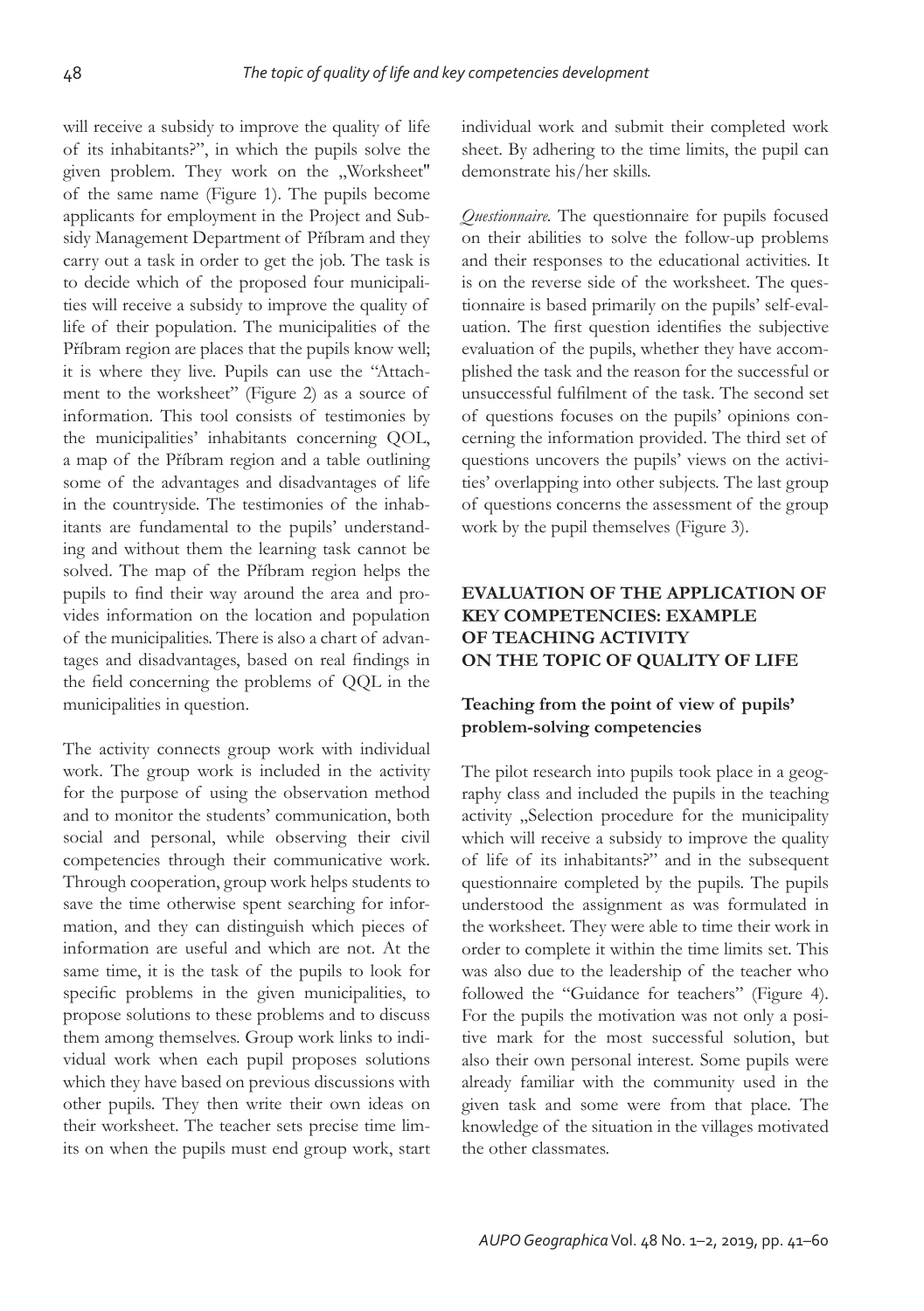#### **Worksheet**

**Selection procedure for the municipality that will receive a subsidy to improve the quality of life of its inhabitants?** 

Name of applicant: .................................................................

#### **PROJECT – SUBSIDY TO IMPROVE THE QUALITY OF LIFE OF RESIDENTS**

**Assignment**: Decide which municipality will receive a grant from the Department of Grants and Project Management in Pőíbram to improve the quality of life of its inhabitants. The subsidy can be obtained by one of these municipalities: Drásov, Dubno, Kotenčice and Obecnice. Your processing must include the specific proposal(s) for which the subsidy will be used (e.g. the reconstruction of a playground, or the placement of containers for sorted waste) and the results that will come from this change in the municipality. You can use information from maps, tables, or brief testimonies from the inhabitants of the municipality in order to process the proposal. Do not be afraid to be original and argue your claims.

- **1. Group work**: Collaborate with other bidders.
	- a. find useful information for improving the quality of life of the population
	- b. find a quality of life problem that should be resolved
	- c. design and discuss appropriate solutions for improving the quality of life

**2. Independent work**: Make your own proposal, stating the reasons why you chose your solution.

**a)** The municipality that will receive the subsidy is........................................., because

................................. ............................................................................ ...................................................

......................................................................................................................................................

**b)** The subsidy will be used for / to

**c)** Thanks to the subsidy, the beneficial changes in the village will be

......................................................................................................................................................

Source: Own processing.

#### **Figure 1**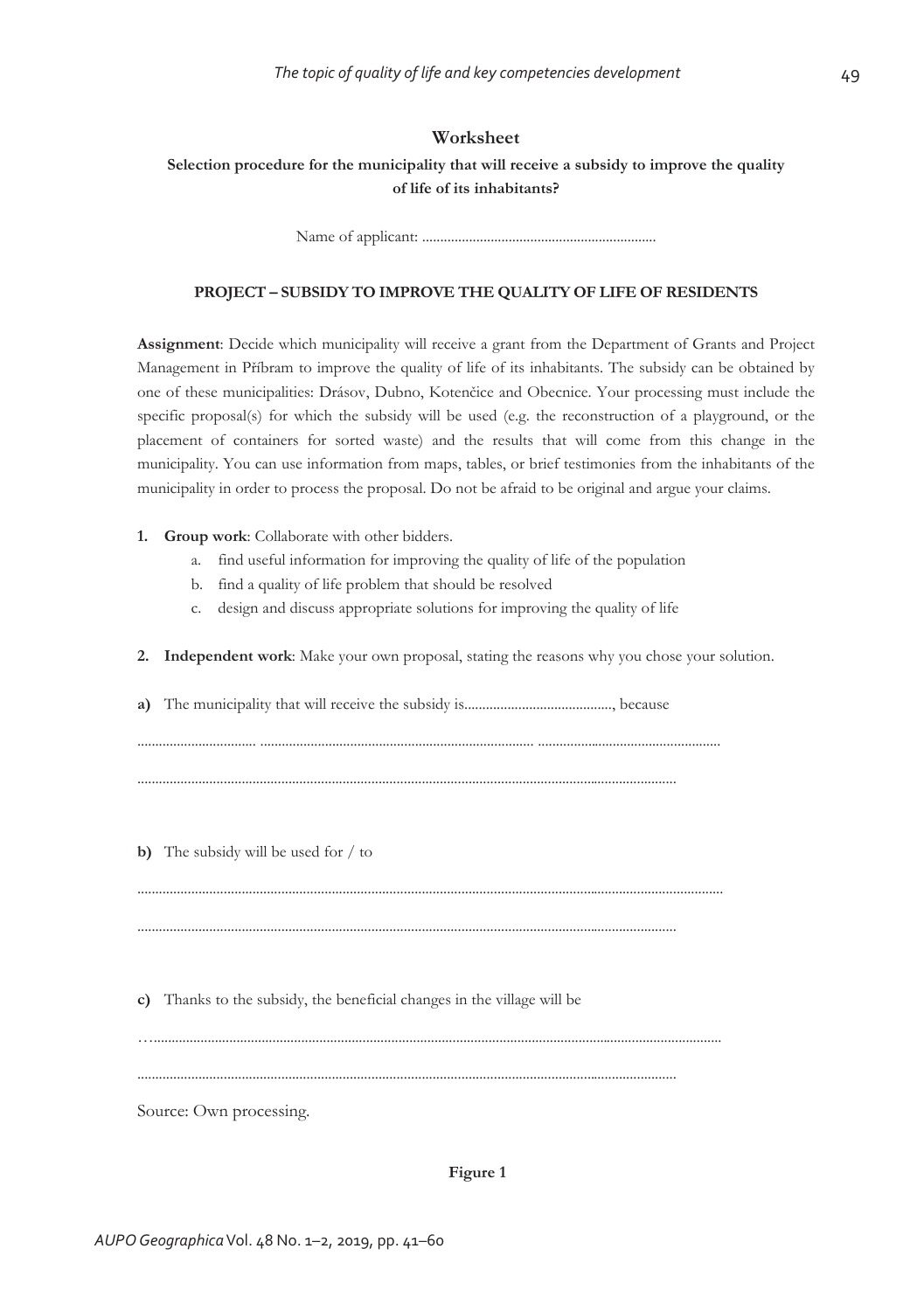| Questionnaire for pupils                                                                                                     |               |    |                                           |  |  |  |
|------------------------------------------------------------------------------------------------------------------------------|---------------|----|-------------------------------------------|--|--|--|
| Circle the correct answer, write your answer in the space provided                                                           |               |    |                                           |  |  |  |
| Do you think you managed to accomplish the task?                                                                             |               |    |                                           |  |  |  |
| YES<br>$NO_{\smallsetminus}$                                                                                                 |               |    |                                           |  |  |  |
| What helped you to accomplish your task?                                                                                     |               |    | What trouble did you have doing the task? |  |  |  |
| Was it difficult for you to quickly find the information needed in the attachments provided?                                 |               |    |                                           |  |  |  |
| YES<br>NO                                                                                                                    |               |    |                                           |  |  |  |
| Was the information in the appendix necessary for solving the problem?                                                       |               |    |                                           |  |  |  |
| <b>YES</b><br>NO                                                                                                             | I DO NOT KNOW |    |                                           |  |  |  |
| Do you think you needed more information in order to solve the task properly?                                                |               |    |                                           |  |  |  |
| <b>YES</b><br>NO                                                                                                             |               |    |                                           |  |  |  |
| What information?                                                                                                            |               |    |                                           |  |  |  |
| Which school subjects would this task come under?                                                                            |               |    |                                           |  |  |  |
| Did you use any skills or knowledge that you learned in a subject other than geography?<br><b>YES</b><br>I DO NOT KNOW<br>NO |               |    |                                           |  |  |  |
|                                                                                                                              |               |    |                                           |  |  |  |
|                                                                                                                              |               |    |                                           |  |  |  |
|                                                                                                                              |               |    |                                           |  |  |  |
| Did the group work help you solve the task?                                                                                  | YES           | NO | I DO NOT KNOW                             |  |  |  |
| Did you discuss the assignment in the group?                                                                                 |               | NO | I DO NOT KNOW                             |  |  |  |
| Did you plan the tasks so that each student worked on his assigned parts?                                                    | YES           | NO |                                           |  |  |  |
| Did the group members come up with good ideas?                                                                               | YES           | NΟ |                                           |  |  |  |
| Did you come up with a good idea to solve the problem?                                                                       |               | NO |                                           |  |  |  |
| Did you try to defend your idea to the group?                                                                                |               | NO |                                           |  |  |  |

*Thank you for your willingness to answer all questions.* 

Source: Own processing.

**Figure 2**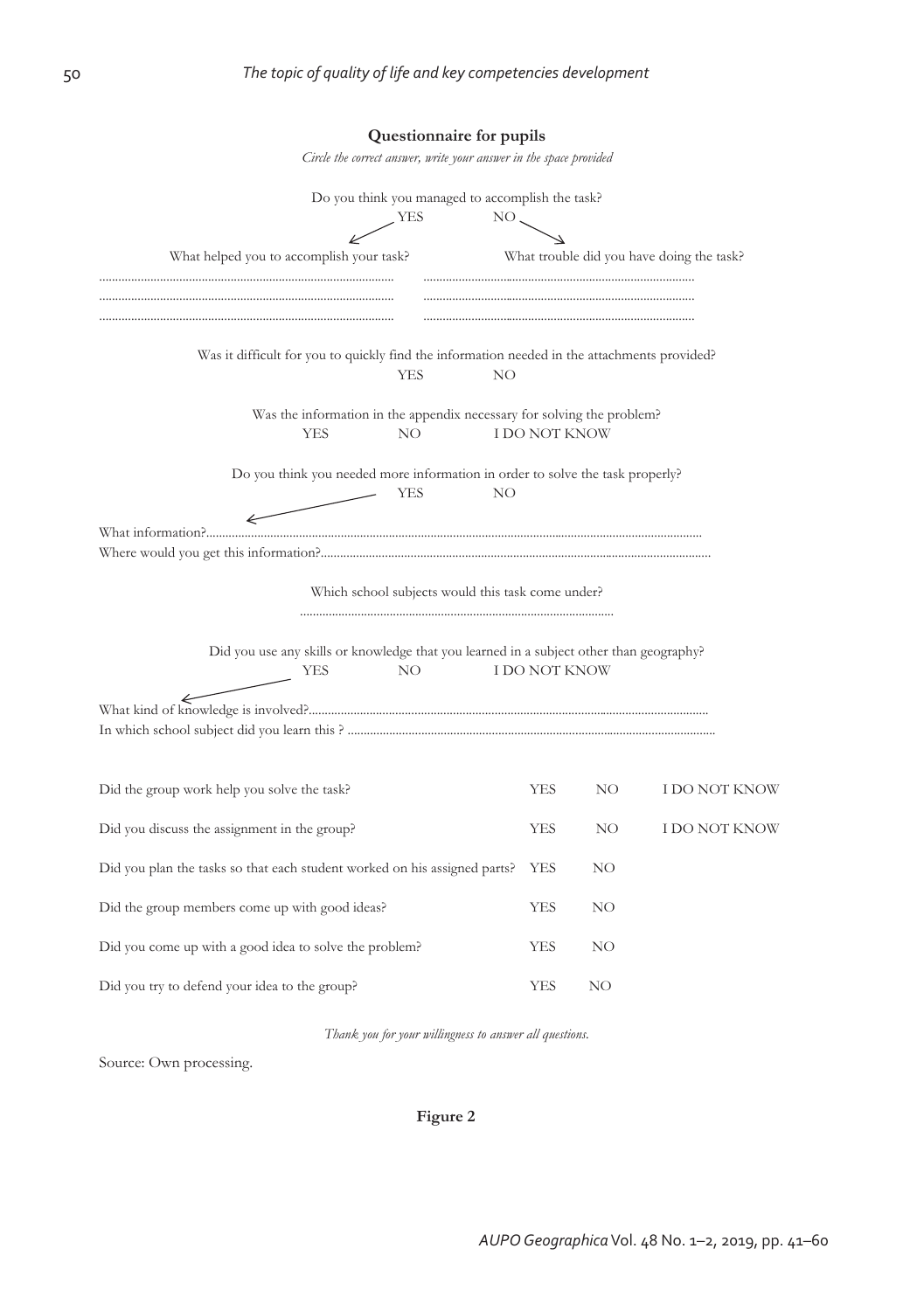**Region of Pőíbram, opinions of the municipalities' inhabitants, table of advantages and disadvantages of the countryside**  Region of Příbram, opinions of the municipalities' inhabitants, table of advantages and disadvantages of the countryside



*AUPO Geographica* Vol. 48 No. 1–2, 2019, pp. 41–60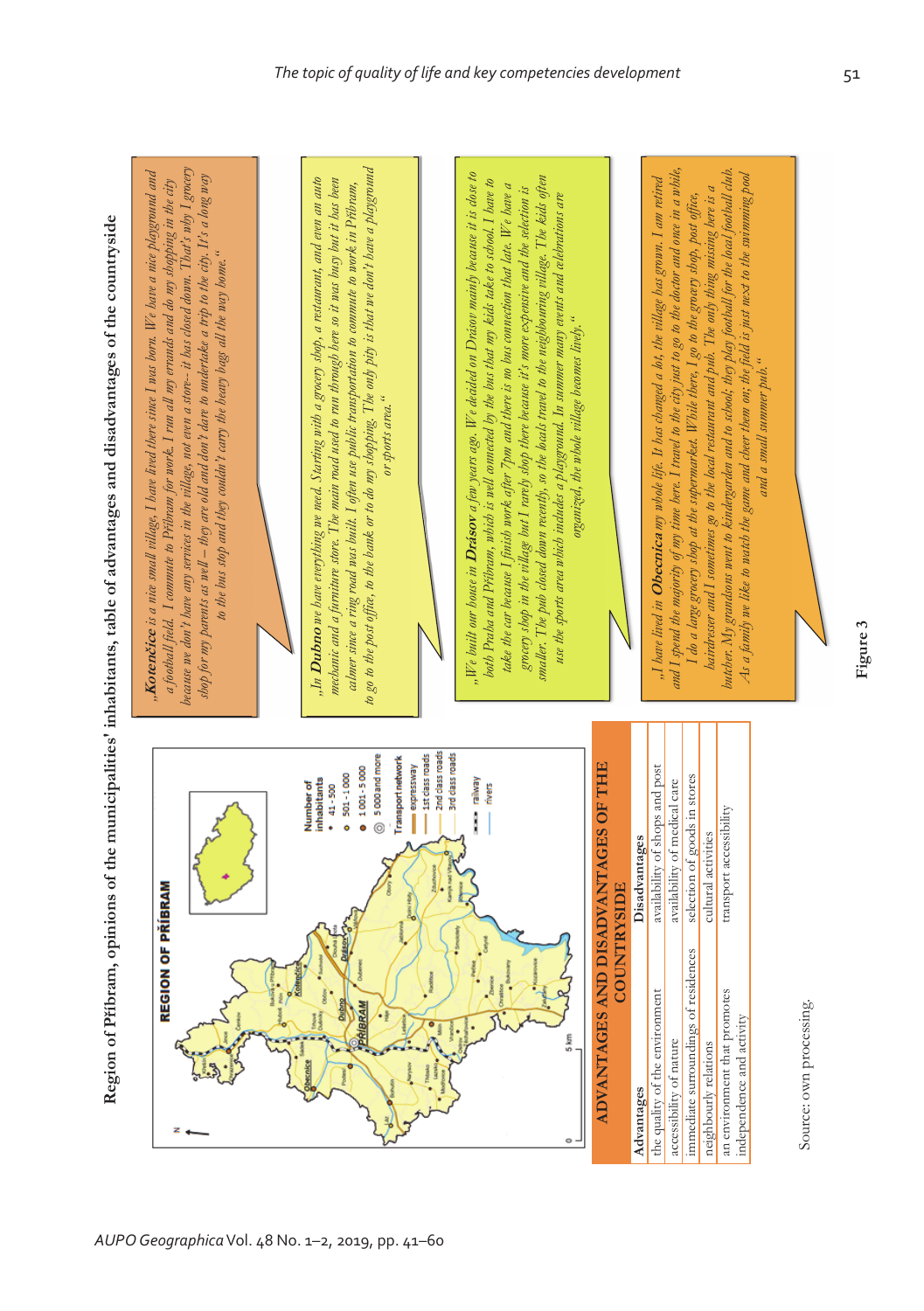### **Guidance for Teachers**

#### TOOLS AND EQUIPMENT

Each pupil has a map of the Pőíbram region, a table detailing some of the advantages and disadvantages of the countryside, the testimonies of the inhabitants of the given municipalities, and the worksheet "Selection procedure for the municipality that will receive a subsidy to improve the quality of life of its inhabitants?" on the front page, with a questionnaire for the pupils on the reverse side.

#### 1. INTRODUCTION AND TASK (10 min.)

The teacher introduces the activity: *"You have applied for a vacant position in the project management and grant department in Pőíbram. You would like to get this position. Therefore, you are taking part in the selection process in order to become the manager of the project. You will collaborate on the project with other job applicants; you will develop and discuss different solutions together. However, you will submit your own individual worksheet with your solutions which you believe are the most appropriate . Based on your worksheet, the HR section will decide whether or not you get the vacant position."* The motivation for solving the task could be a good mark or another reward for whoever gets the job.

To repeat before starting the group work:

- *a) What is a subsidy?*
- *b) What is the quality of life?*
- *c) What influences the quality of life?*

The teacher summarizes the assignment, describes the tools available and explains how the entire activity will take place. He/She clearly indicates the times for completing the group work and starting the individual work, as well as the deadline for submission of the results.

#### 2. GROUP WORK *(15 min)*

- $\bullet$  work in a group of 2–3 pupils;
- x pupils can share among themselves the information provided, thus saving time when trying to find out which information is useful to them;
- x recognition of problems in individual municipalities, inventing solutions, discussion.

During group work, the teacher observes the pupils' work, records how they interact, whether they interact, and records the acquired information.

#### 3. INDIVIDUAL WORK *(15 min)*

the pupil conceives his suggestions, draws on the previous discussion with other pupils, writes his/her own ideas on his/her worksheet, works independently, the pupil answers the questions in the questionnaire.

Source: Own processing.

#### **Figure 4**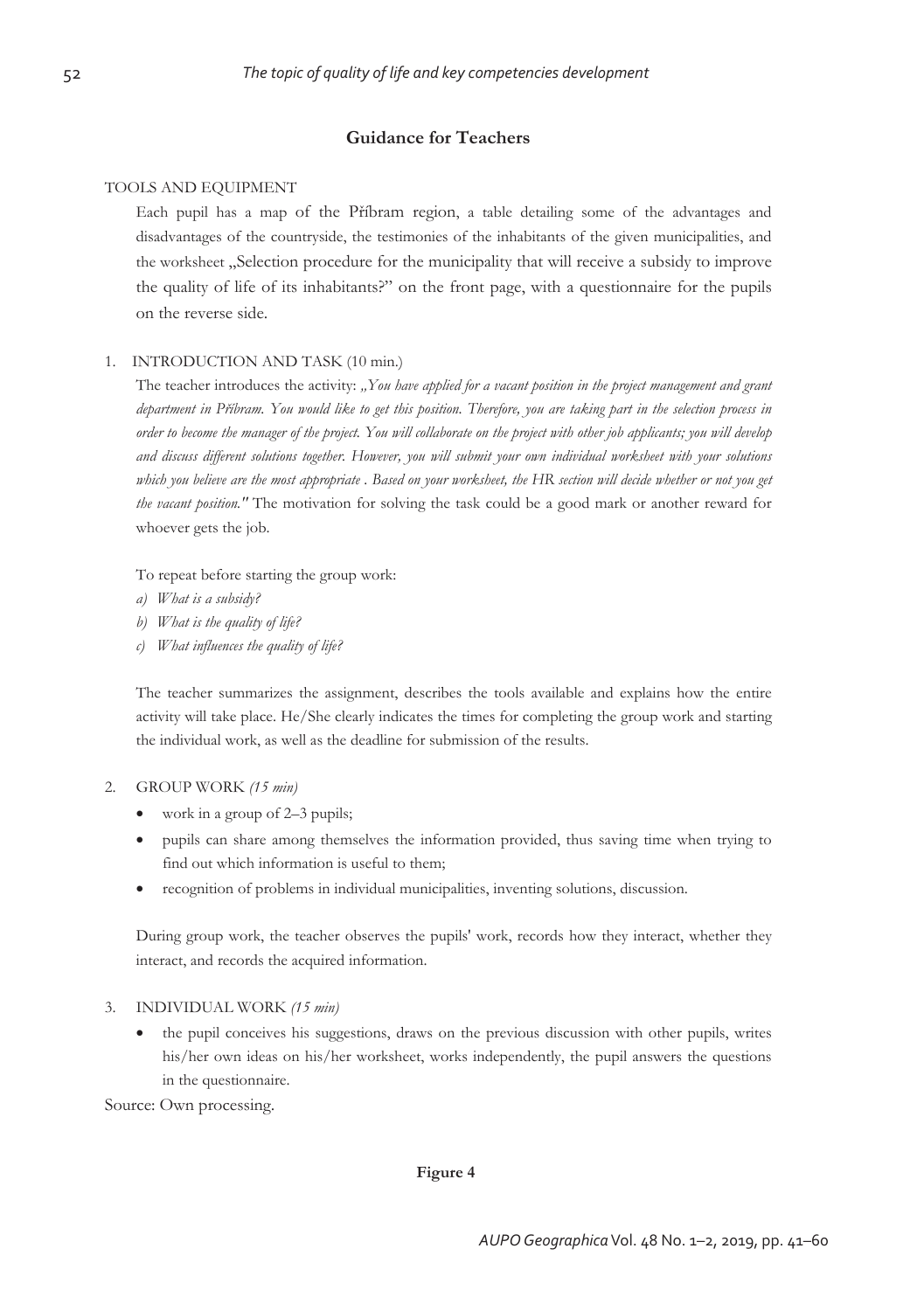Before beginning the activity, it was also useful and important to review the meaning of the concepts; "subsidies" and "quality of life". Understanding the notion of childcare was not a problem, unlike the concept of quality of life, which the pupils could not explain. After thinking about it for a long time, they finally defined quality of life as "lifestyle", "health", "how people live", "how much money people have", "property", "culture", "interests, hobbies" etc. After an explanation of the concept by the teacher, pupils were able to list some of the influences on the quality of life of a person, such as relationships and family, neighbours, employment and wages, environmental pollution, transport and the dust and noise associated with it, containers for sorted waste, etc. It was obvious that the pupils were drawing on their own experiences. For example, the pupils said that "[QOL] is affected by traffic, because there are many cars on the roads and they create a lot of dust, and I have to dust every two days. I do mind that." It was also said that "When there is a bar under the flat, people cannot sleep well." And "The neighbours play music too loud and it bothers us." Impacts on the quality of life such the lack of services and facilities and poor access to transport links did not appear in the pupils' testimonies. After completing the activity the pupils once again discussed QOL with the teacher and their arguments and comments were "more professional". Their statements included concepts such as the lack of services (doctor, post office, shop, and pub), the low number of bus connections, reliance on family members, dangerous intersections in town, etc.

After a brainstorming session on this topic, the group work part of the activity followed. The first phase did not go well. It was obvious through observation that there was little cooperation among most of the pupils. Initially the majority of them went through the information provided on their own. Only two groups out of nine discussed the topic together from the beginning; in these cases the pupils divided the work among themselves and they all worked on their designated parts. Most pupils worked on the information individually. Most of the discussions occurred in the second half of the time provided. Two groups did not participate in

*AUPO Geographica* Vol. 48 No. 1–2, 2019, pp. 41–60

discussions at all. As shown in the questionnaire, more than 70% of the students assessed the group work as being helpful in solving the task; half of them even stated that it was one of the main reasons for the successful completion of the task in the worksheet - the "selection procedure".

In general, group work should develop the pupils' communication, social, personal and civil competencies. In this form of teaching, pupils have the opportunity to work together, to organize work among themselves, to save time and effort and to discuss their proposals and solutions. Generally, it can be assumed that the group work helped pupils to resolve the learning activities. The pilot test has shown that in all cases, group work has had a positive influence on the course and resolution of the activity. Seven pupils (25%) said that group work did not help them successfully resolve their activity. Of these seven pupils, five failed to solve the task and to complete the assignment. The pupils stated the reasons as: "a partner who did not properly participate; a partner who did nothing and just copied the group work; a partner with whom we talked about something else; we talked about something else in the group; [the situation] is not real, so I do not need to think and help." For these reasons, it is clear that in four cases (14% of pupils), group work had the opposite effect to what was intended.

The group work was followed by a period of individual work in which the pupils answered the questions on the worksheet and wrote their thoughts and opinions concerning the issues discussed in groups. Pupils found their way through the provided annexes (Figure 1, Figure 2) without too much difficulty. Less than a third of the pupils stated in the questionnaires that they were not able to understand the annexes quickly. Specifically, the pupils were expected to determine and, most importantly, to justify their choice of which municipality should receive a subsidy for improvements in its QOL. When assessing the importance of the information as regards the successful solution of the task, it can be stated that the information provided in the inhabitants' statements was sufficient for the pupils (Figure 2.) to identify specific problems plaguing the inhabitants. Exactly half (14) of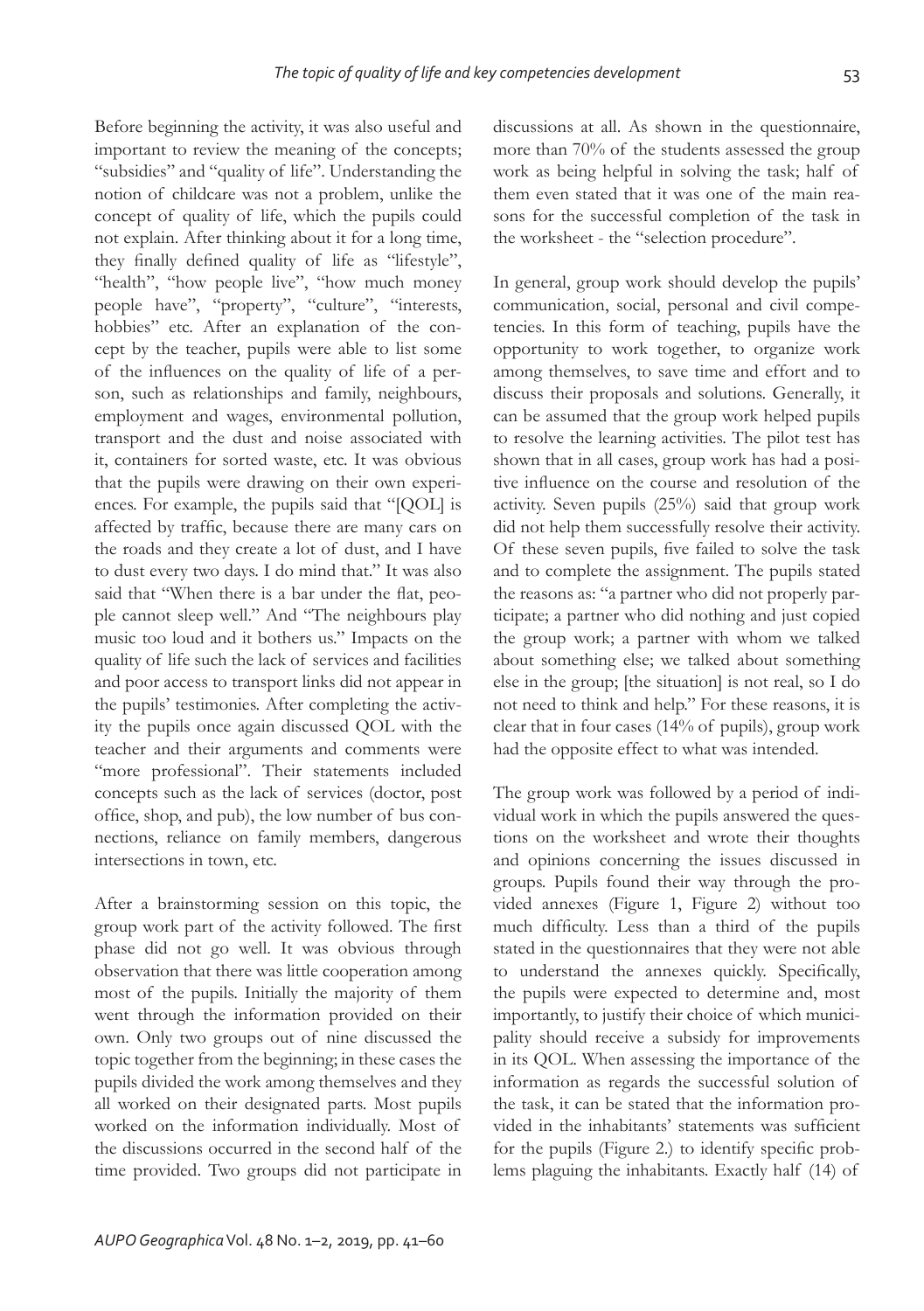the pupils stated that the testimonies of the inhabitants had helped them the most when it came to completing the task. The students considered the second most valuable source of information to be the group work (46% of pupils), followed by the discussions (36%). Only 10% of the pupils listed their own prior experience as an important factor in processing the task.

A total of six pupils (21%) were able to solve the task and receive the mark "Very Good" (Table 4). Three of them were from the group of excellent students, two were from the average group and one of the pupils had a regular mark in Geography which was below average. Their solutions were logical, realistic, well thought out and imaginative. They were able to process information very effectively, and express their thoughts and defend their proposals. In the spirit of the activity, these pupils won the tender and had the opportunity to "get a job". The solution to the problem was similar among the pupils, all of whom suggested that a mobile shop would be able to replace the closed-down shop in the village of Kotenčice. Four pupils used the map of Příbram because in their answers they planned a "slip road for a mobile shop", and the shop would have stops at specific times and on certain days in the villages surrounding the municipality. The other two pupils submitted a proposal for "Establishing a mobile shop that would commute to the municipality every second day with goods ordered in advance to know exactly what people need in order to sell everything." The result clearly shows that this kind of activity opens the door to success for more than just the "usual" best pupils.

Seventeen pupils (60%) received the "Average" rating. These pupils were able to identify and name the problem, find solutions and defend their decisions. However, their solutions did not contain any imaginative ideas. These pupils were unable to predict the changes that needed to be made. Their justification for their solutions was not enough to convince the assessors that they should be given the best marks. The most common proposal was to use the subsidy to build a new business or re-open a previously closed business in the village. Less than one fifth of the pupils were assessed as inadequate (Figure 4). These pupils could recognize a problem and find a solution but their findings were unrealistic as the pupils could not reasonably explain and justify their solution to the problem. Some pupils were probably inspired by the table of rural advantages and disadvantages (Figure 3), although that did not provide enough information for them to solve the problem. Pupils simply wrote "business, post office, medical care," and, as an appropriate solution, voted to "build shops, post offices, and transportation stops." Such solutions were judged to be inadequate.

### **Overall assessment of key competencies of the pupils in the learning activity**

In the evaluation of the pupils' *problem-solving competencies*, their work with the information provided is assessed. All the pupils were able to assess the presented information and to fulfil the stage of competence of understanding and illustrating the problem. Based on the results of the pupils' questionnaires (Figure 2), the work with information was a problem for only 8 pupils out of 28. Only 6 pupils  $(21\%)$  rated quantitatively insufficient background information for the given task. Information from sources not supplied by the teacher was used, such as one situation where they reported more bus connections in the given village (3 pupils) and more local residents (3 pupils). According to them, these pieces of information were obtained on the Internet (2 pupils) and from interviews with local residents (4 pupils).

The finding of a solution to the problem, and the provision of a clear justification and defence for the solution has been described in more detail above, in the overall assessment of the solution of the given learning task. In evaluating their own success, more than three quarters (22) of the pupils believed they had successfully solved the learning task well enough to reasonably justify their solutions. Their average regular mark at Geography is 2- (on a scale of 1-5). The final evaluation of *communication competencies* is the same as the overall evaluation of the assigned task. Specifically, the pupils' abilities to express themselves are at a satisfactory level appropriate to their age and abilities, in the sense of the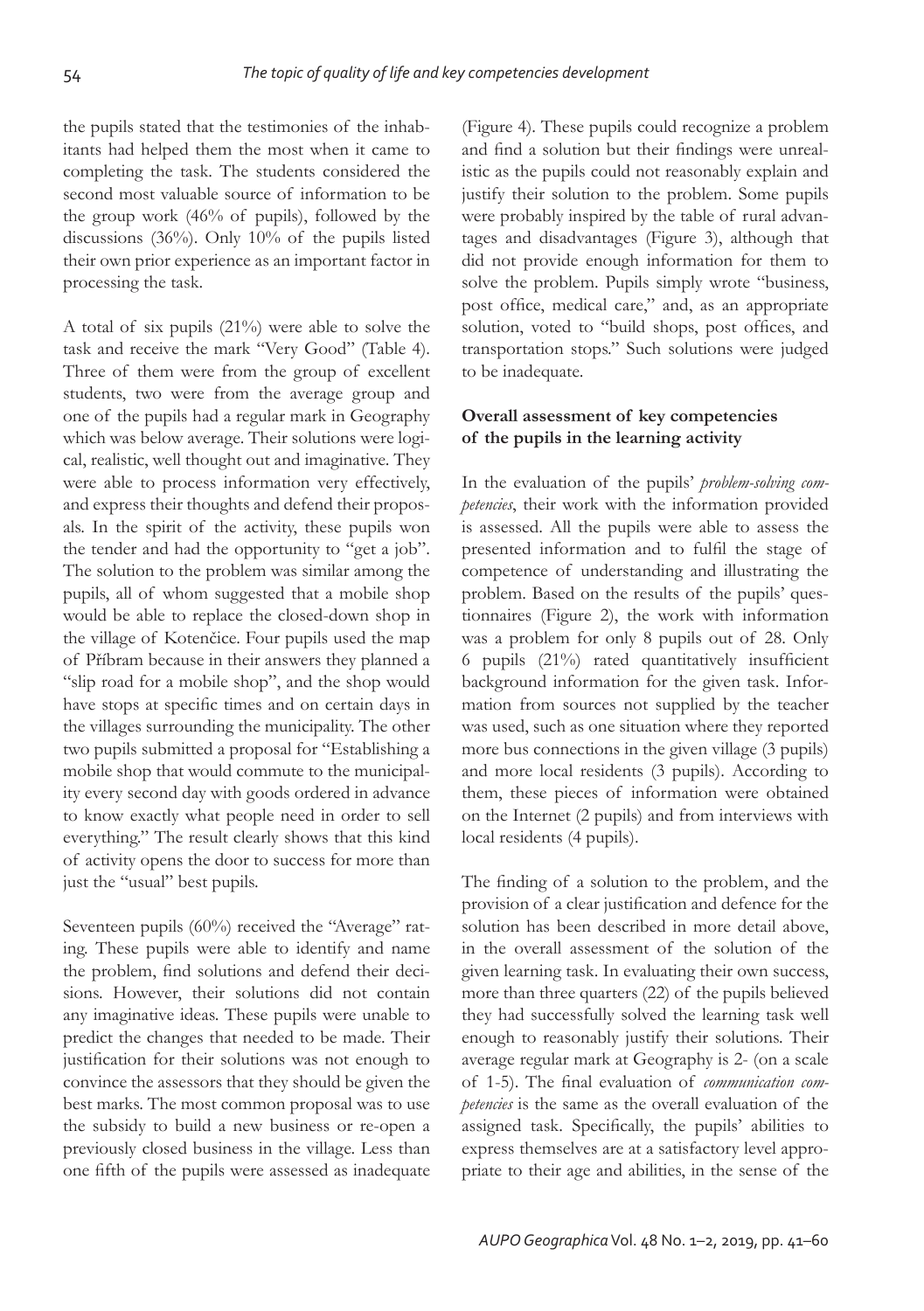objectives of basic education at the lower secondary school level as defined by the Czech Ministry of Education (RIS 2007a). Pupils communicated with a reasonably well-developed vocabulary, discussed the problem and defended their opinions. The evaluation of the responses in written form varied in the worksheets. Most of the pupils were able to express their thoughts meaningfully and their answers were logically compiled. Five out of twenty eight (18%) pupils could not defend their solutions; in contrast, six pupils were able to defend their opinions very well and to support them with other thought connections. The responses of the other pupils (17 pupils, 60%) were rated as average.

When assessing *civil competencies*, most pupils were able to accept the opinions of others, to argue their views and to assess whether they had enough information to successfully accomplish the task. From the aspect of the working competencies, it can be stated that all pupils were able to meet the set time limits, to estimate the time needed for the work and to divide the work in order to be able to submit their worksheets within the time limit.

*Social and personal competencies* were evaluated on the basis of a questionnaire. The analysis showed that pupils are capable of self-reflection and of reflecting on their own group's work. In deciding whether or not they have fulfilled or failed to fulfil their designated roles, all pupils have been able to accurately evaluate themselves. They were able to determine what helped and what hindered in solving the problem. Pupils who did not fulfil the task admitted that during the group work they did not discuss the topic (4 pupils), did not come up with a good idea (3 pupils) and could not defend their opinions (4 pupils).

Speaking about *working competences* the pupils were able to work with materials and equipment, to respect the predefined working time limits, to estimate the time needed for the tasks and to set out the appropriate time management in order to submit their worksheets on time.

# **Opinions on the use of cross-curricular links in the learning activity**

Pupils were also asked to state which particular subjects the activity fell under. Half the pupils' answers placed the activity in geographical classes, the other half placed it in civic education classes. On the other hand, many children (up to 57%) did not even realize that they had used skills other than geographic skills when working on the worksheet, even though the activity took place in geography class (Table 4). Only five pupils  $(18%)$  stated that the knowledge of the grant term had been taught in civic education (4 pupils), and one pupil pointed out that mathematics was used when measuring distances on the map.

**Table 4** Results of pupils' activities and opinions of pupils on the use of cross-curricular links in teaching activity

| Overall assessment of pupils' activity<br>$\binom{0}{0}$ |                                                                    |               |  |  |  |
|----------------------------------------------------------|--------------------------------------------------------------------|---------------|--|--|--|
| very good                                                | average                                                            | insufficient  |  |  |  |
| 21                                                       | 61                                                                 | 18            |  |  |  |
|                                                          | Did pupils use skills or knowledge<br>from other subjects $(\%)$ ? |               |  |  |  |
| yes                                                      | no                                                                 | I do not know |  |  |  |
| 18                                                       |                                                                    | 25            |  |  |  |

Source: Own processing.

### **CONCLUSION**

In didactic theory (and practice) in recent years, efforts have been made to retreat from the traditional emphasis on factual knowledge of the field, and emphasis has shifted to key competencies. In this paper the suggestions on topics concerning quality of life focus on their application in pupils' competencies and cross-curricular relationships. The activity was designed to engage pupils actively in learning, to motivate them to learn and solve problems, and to promote the development of their logical and creative thinking. Through group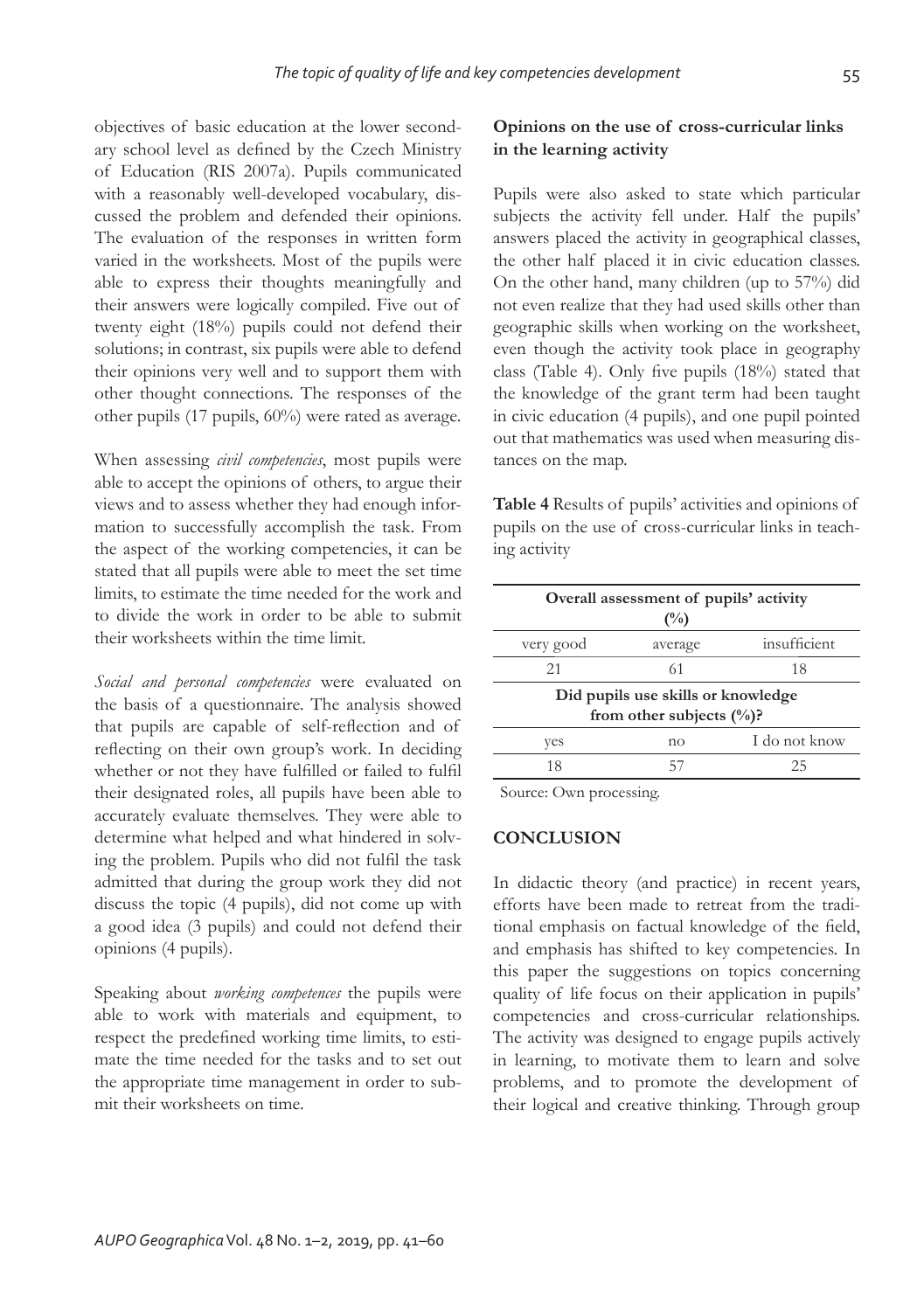work, brainstorming and discussions pupils learn to collaborate and communicate not only with their peers and teachers, but also with strangers. They also learn to critically accept the opinions of others while being able to defend their own views. Last but not least, it was emphasized that the topic of the activity was connected with practice and simulation and showed students some of the realities of society, in which they could figuratively participate.

The proposed activity develops all the key competencies defined and described by the FEP BE (learning competencies, problem-solving competencies, communication competencies, social and personal competencies, civil competencies and working competencies). The results of the pupils' competency pilot survey on problem solving have shown that most pupils acquired all key competencies in this task at a level corresponding to their age and to a 9th grade of lower secondary school (RIS 2007a). Did the pupils solve a task within the framework of the "Selection procedure for which municipality will receive a subsidy to improve the quality of life of its inhabitants"? Pupils successfully assessed and processed the information, managed to operate with commonly used terms, put facts into context and connect them to each other. All of the pupils were able to understand and recognize the problem, and most of them were able to choose and plan a suitable solution that they could defend. Six pupils out of twenty-eight, i.e. more than a fifth of the pupils, were able to find an imaginative and realistic solution to the assigned task, which was highly appreciated.

Communication in group work and discussion with the teacher has shown that pupils can formulate and express their thoughts and opinions coherently and creatively and they can understand and listen to other people. The assessment of communication competencies based on written answers was not as positive as in the case of communication in spoken form. Five pupils (18%) failed to defend their solutions and to make a meaningful statement. The authors do not attribute this result to the fact that pupils do not have sufficient communication competencies, but it is attributed to their lack of interest in participation in the activity, which has been confirmed by the self-reflection work of the pupils themselves. The four pupils (14%) who did not fulfil the role admitted that they did not discuss it and did not come up with any good ideas (11%). Twenty pupils (71%) said that group work was beneficial for them. What's more, for half of the pupils, the group work was cited as the main reason they were able to fulfil the task. In contrast, a quarter (7) of the pupils identified group work as one of the obstacles preventing them from successfully fulfilling the task. This number could be considered as too high. For authors such as Maňák and Švec (2003) and Červenková (2013), the bad organization of group work may be the reason but the explanation could be much simpler. There is no doubt that it is not possible to expect good results if the group work is not well organized, but perfect organization does not necessarily bring perfect numbers, due to the inexperience of the pupils with this method. It is necessary to realize that it develops communication and cooperation skills and creates a team spirit, which is extremely important in the contemporary world. The pupils have to learn this and it takes time.

The case study, aimed at verifying the problem-solving competencies of pupils using the example of the QOL theme, has shown that the upcoming fullscale research will be feasible without any changes to the worksheets or to the questionnaire for pupils. Only the role of teachers and parental involvement will be tested more precisely in order to compare it with the results of Pimta et al. (2009) and Silao (2018). The growing interest in studying the quality of life of professionals, and its more frequent inclusion in newer Czech school textbooks, prove that it is desirable that pupils to learn about the issue. Quality of life can be assessed by pupils on the basis of their own views (their own experiences), through the subjective assessments of other people, and from the socio-economic indicators obtained from statistics. All the above factors allow teachers to focus tasks relating to quality of life issues as closely as possible on the real lives of pupils, and they can actively involve pupils in learning through the use of appropriate methods, and in this way they can increase pupil's motivation to work. Thanks to the trans-disciplinary theme, the curriculum is linked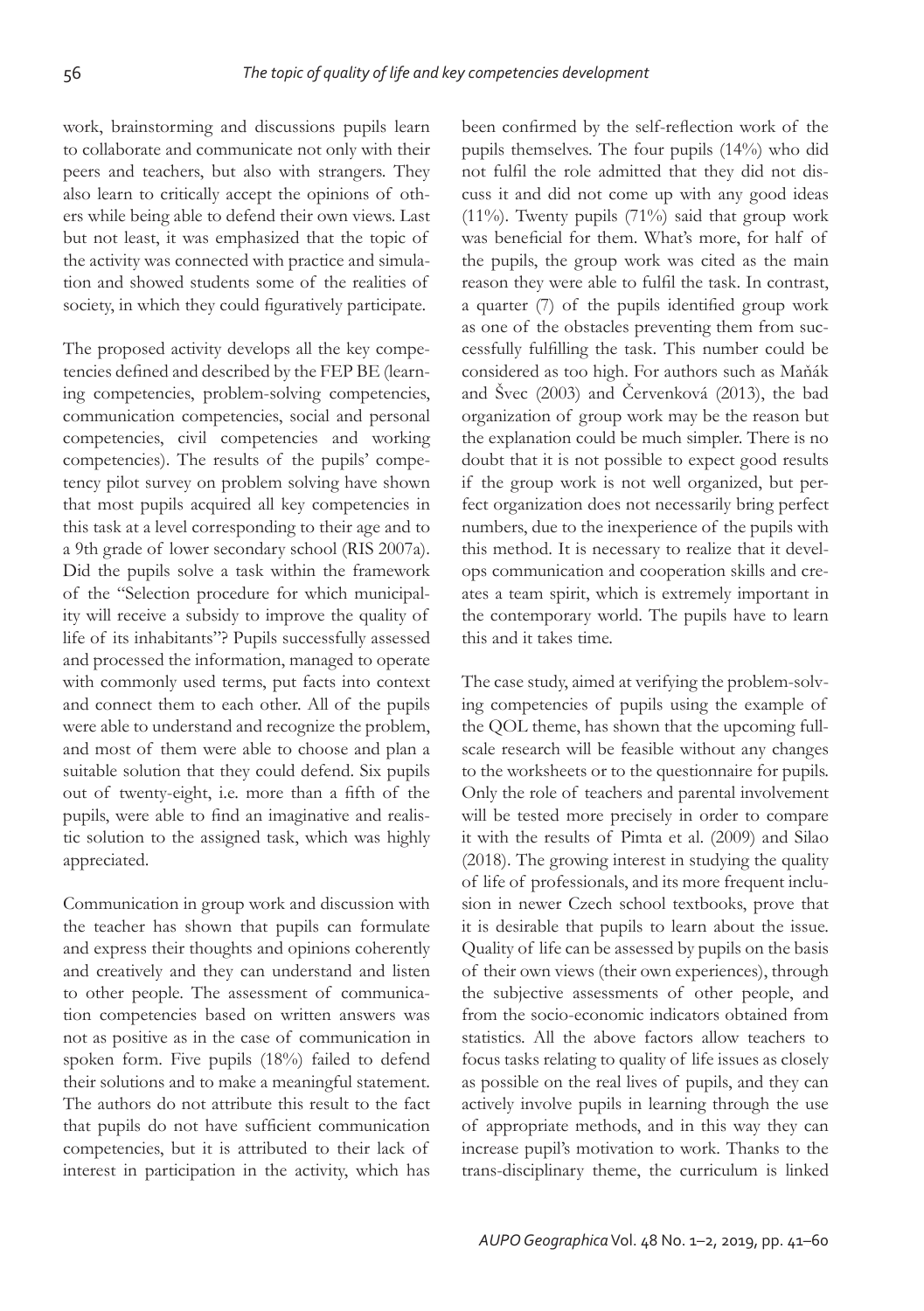to the skills and knowledge of other educational disciplines. The ways in which pupils learn to think deeply concerning different values and gain a general perception of quality of life can show teachers that their pupils have their own value systems and opinions concerning different aspects of quality of life. Such knowledge can be an important factor in educating pupils and improving their understanding.

#### **Acknowledgement**

This work was supported by the Grant Agency of the University of South Bohemia under Grant 160/2016/S, by the Czech Science Foundation under Grant 16-00695S and by the Cultural and Educational Grant Agency of the Ministry of Education, Science, Research and Sport of the Slovak Republic under Grant 015UMB-4/2018.

#### **References**

- **Andráško I., Ira, V.** 2007: Kvalita života z pohľadu humánnej geografie. *Geografický časopis* 59 (2), 159–179.
- **Ballas, D, Dorling, D.** 2013: The geography of happiness. In **David, S. A.**, **Boniwell, I.**, **Conley Ayers**, **A**. eds. *Oxford Handbook of Happiness*. Oxford University Press, Oxford, 465–481.
- **Binterová, H., Hašek, R., Karvánková, P., Pech, P., Petrášková, V.** 2016: *Klíčové kompetence a mezipředmětové vztahy*. Jihočeská univerzita, České Budějovice.
- **Bourn, D.** 2008: Education for sustainable development and global citizenship. *Theory and Research in Education* 6 (2), 193–206.
- **Červenková, I.** 2013: *Výukové metody a organizace vyučování*. Ostravská univerzita, Ostrava.
- **Chang, Ch.-H., Aman, M. F.** 2017: The international charter on geographical education – a reflection on published research articles on assessment. *Journal of Research and Didactics in Geography* 2 (6), 5–16.
- **Davidson, J., Parr, H.** 2014: Geographies of psychic life. In **Kingsbury, P., Pile, S.** eds. *Psychoanalytic Geographies*. Routledge, London, 119–134.
- **DESECO** 2015: The definition and selection of key com*petencies*. *Executive Summary.* (https://www.oecd. org/pisa/35070367.pdf), accessed 2018-05-25.
- **EP (European Parliament)**. 2018: *Hospodářství, věda a kvalita života.* (http://www.europarl. europa.eu/atyourservice/cs/displayFtu. html?ftuId=theme2.html), accessed 2018-05-23.
- **Fertaľová J., Madziková, A.** 2008: Percepcia kvality života na príklade mesta Bardejov. *Misceillanea Geographica* 14, 105–109.
- **Gerber R.** ed. 2003: *International handbook on geographical education*. Kluwer Academic Publishers, Dordrecht.
- **Gérin-Grataloup, A. M**. 1997: Enseigner la géographie autrement: l'expérience anglaise et galloise. L'Information Géographique 61 (1), 24–30.
- **Gregory, D. et al.** 2009: *Dictionary of human geography*. Wiley-Blackwell, Oxford, 606–607.
- **Helburn, N.** 1982: Presidential address: Geography and the quality of life. *Annals of the Association of American Geographers* 72 (4), 445–456.
- **Heřmanová, E.** 2013: *Kvalita života a její modely v současném sociálním výzkumu*. Sociológia 44 (4), 407–425.
- **Hicks, D.** 2003: Thirty years of global education: a reminder of key principles and precedents. *Educational review* 55 (3), 265–275.
- **Hofmann, E.** 2003: *Integrované terénní vyučování*. Paido, Brno.
- **Howe, N., Strauss, W.** 2000: *Millennials rising: The next great generation*. Vintage, New York.
- **IGU-CGE** 2016: *International charter on geographical education.* (http://www.cnfg.fr/wp-content/ uploads/2017/12/Charter\_2016-IGU-CGE\_ May\_9.pdf), accessed 2018-10-25.
- **Karvánková, P., Popjaková, D., Vančura, M., Mládek, J. eds.** 2017: *Current topics in Czech and Central European geography education*. Springer, Heidelberg.
- **Knecht, P., Janík, T., Najvar, P., Najvarová, V., Vlčková, K.** 2010: Příležitosti k rozvíjení kompetence k řešení problémů ve výuce na základních školách. *Orbis scholae* 4 (3), 37–62.
- **Knox, P. L., Pinch, S. eds.** 2010: *Urban social geography: an introduction*. Pearson Education, Harlow.
- **Lidstone, J., Williams, M. eds.** 2006: *Geographical Education in a Changing World: Past Experience, Current Trends and Future Challenges*. Springer, Dodrecht.
- **Liszewski, S.** 1995: Zróżnicowanie przestrzenne poziomu i jakości warunków życia ludności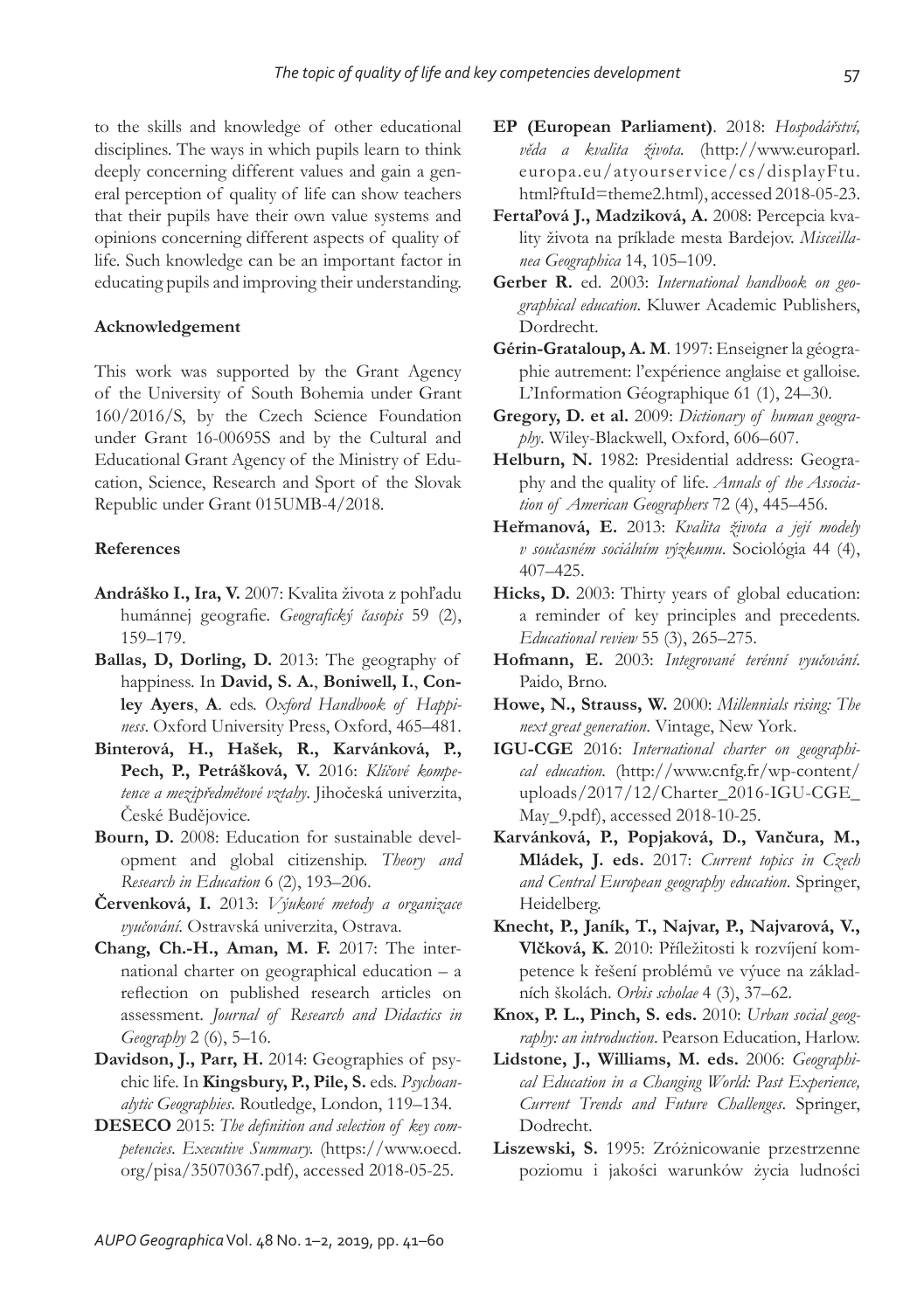w aglomeracjach miejskich (program badań, pierwsze wyniki). *Folia Geographica, Acta Universitatis Lodziensis* 20, 207–221.

- **Liu, B. Ch.** 1975: Quality of life: concept, measure and results. *American Journal of Economics and Socio logy* 34 (1), 1–14.
- **Magee, L., James, P., Scerri, A.** 2012: Measuring social sustainability: A community-centred approach. *Applied Research in the Quality of Life* 7 (3), 239–61.
- **Maňák, J., Švec, V.** 2003: *Výukové metody*. Paido, Brno.
- **MEYS (Ministry of Education, Youth and Sports)** 2010: *Generace Y. Důvody nezájmu žáků o přírodovědné a technické obory*. (http://www. generacey.cz/uploads/akce\_a\_aktuality/pardubicky\_kraj/Duvody\_nezajmu\_zaku.pdf), accessed 2018-09-19.
- **Murgaš, F.** 2013: *Prostorová dimenze kvality života.* Sborník příspěvků z mezinárodní konference. Katedra geografie TU, Liberec.
- **OECD** 2018: PISA 2015. Results in focus. http:// www.oecd.org/pisa/pisa-2015-results-in-focus. pdf), accessed 2018-09-17
- Pacione, M. 2003: Urban environmental wellbeing - a social geographical perspective. *Landscape and Urban Planning* 65 (1–2), 19–30.
- **Papáček, M.** 2010: Badatelsky orientované přírodovědné vyučování – cesta pro biologické vzdělávání generací Y, Z a alfa? *Scientia in educatione* 1 (1), 33–49.
- **Pimta, S., Tayruakham, S., Nuangchalerm, P.**  2009: Factors Influencing Mathematic Problem-Solving Ability of Sixth Grade Students. *Journal of Social Sciences* 5 (4), 381–385.
- **RIS (Research Institute of Education)** 2007a**:** *Framework educational programme for basic education.* (www.msmt.cz/file/9481\_1\_1/), accessed 2018-10-26.
- **RIS** (**Research Institute of Education)** 2007b: *Key Competences in Basic Education.* (www.msmt.cz/ file/10434/download/), accessed 2018-05-25.
- **Savage, J.** 2010: *Cross-curricular teaching and learning in the secondary school.* Routledge, London.
- **Silao, I. V.** 2018: Factors Affecting the Mathematics Problem Solving Skills of Filipino Pupils. International Journal of Scientific and Research Pub*lications* 8 (2), 487–497.
- **Sirgy M. J.** 2006: A Quality of Life Theory Derived from Maslow's Developmental Perspective. *American Journal of Economics and Sociology* 45 (3), 329–342.
- **Škoda, J., Doulík, P.** 2009: Vývoj paradigmat přírodovědného vzdělávání. *Pedagogická orientace* 19 (3), 24–44.
- **Slováček, L., Slováčková, B., Jebavý, L., Blažek, M., Kačerovský, J.** 2004: Kvalita života nemocných – jeden z důležitých parametrů komplexního hodnocení léčby. *Vojenské zdravotnické listy* 73 (1), 6–9.
- **van Kamp, I., Leidelmeijer, K., Marsman, G., de Hollander, A.** 2003: Urban environmental quality and human well-being: Towards a conceptual framework and demarcation of concepts; a literature study. *Landscape and Urban Planning* 65 (1–2), 5–18.
- **Vávra, J.** 2006: Pojetí výuky zeměpisu (geografie) v britském kurikulu. *Metodický portál: Články.* (https://clanky.rvp.cz/clanek/c/Z/853/ POJETI-VYUKY-ZEMEPISU-GEO-GRAFIE-V-BRITSKEM-KURIKULU.html), accessed 2018-09-20.
- **Vávra, J.** 2008: Czech geographical education: from behaviourist to constructivist learning? In **Donert, K., Wall, G.** eds. *Future prospects in geography*, HERODOT Conference Proceedings, 4–7th September 2008. Liverpool Hope University, 135–147.
- **Westera, W.** 2001: Competences in education: a confusion of tongues. *Curriculum Studies* 33  $(1), 75-88.$
- **Woodbridge**, **W. C.** 1844: *Modern school geography*. Belknap and Hamersley, Hartford.
- **Woodman, D., Wyn, J**. 2014: *Youth and generation*. Sage, London.
- **Zittoun, R., Achard, S., Ruszniewski, M.** 1999: Assessement of quality of life during intensive chemotherapy bone marrow transplantation. *Psychooncology* 8 (1), 64−73.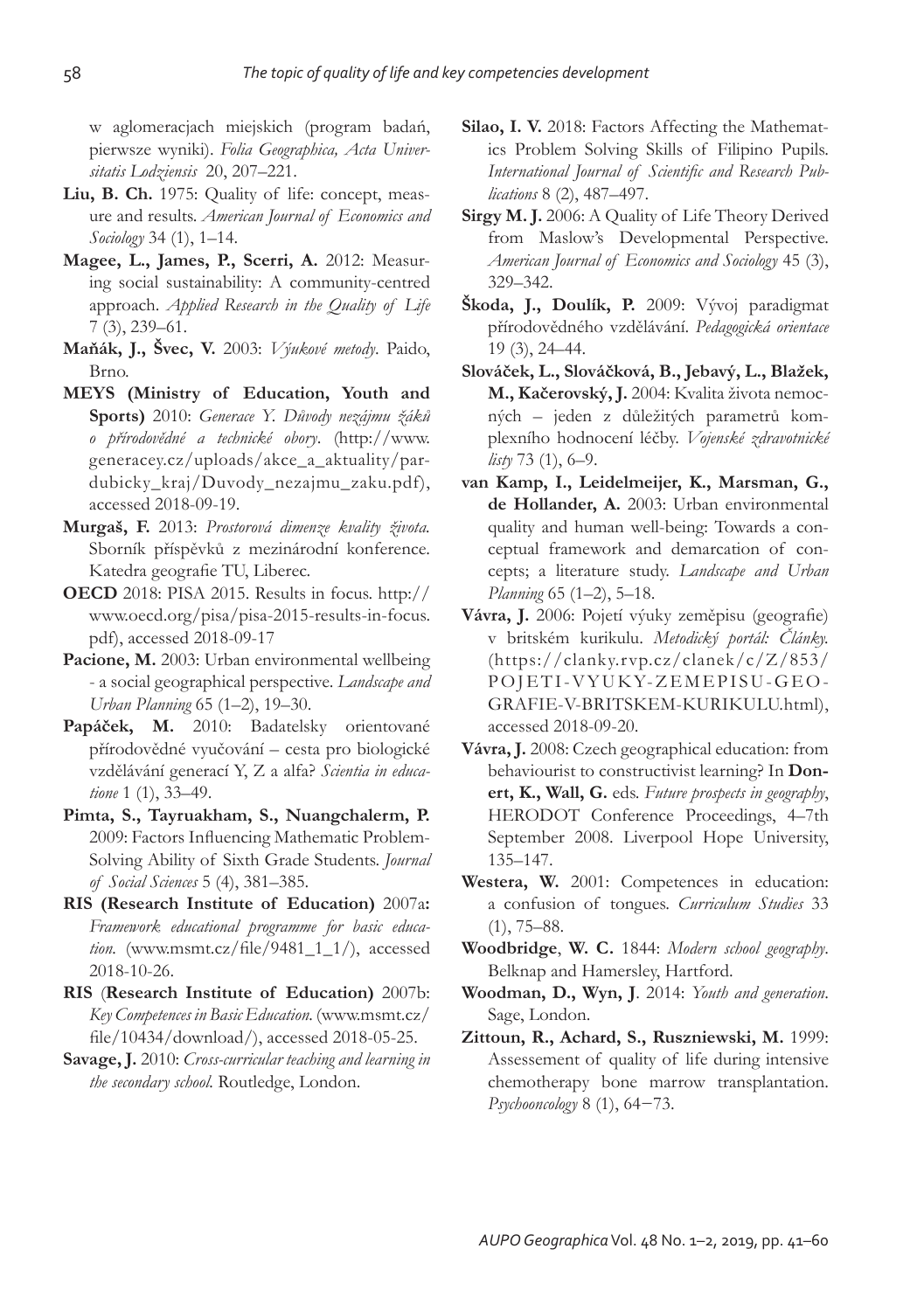### **Résumé**

# **Téma kvality života a rozvoj klíčových kompetencí: případová studie o podpoře geografi ckého myšlení žáků**

Moderní školní zeměpis počátku 21. stol. čelí výzvě rozvíjení geografického myšlení žáků (IGU-CGE 2016). Zároveň se snaží přibližovat výuku geografie běžnému životu, tím klást důraz na praktické činnosti a témata (Hofmann 2003), a to s cílem dělat výuku atraktivnější a motivovat žáky na hodinách. Předpoklady zeměpisu, jako multidisciplinárního a interdisciplinárního vzdělávacího oboru, umožňují snadněji "modernizovat výuku zeměpisu" na školách také využívaním průřezových témat RVP ZV (RIS 2007a), tj. aplikací mezipředmětových vztahů, a také klíčových kompetencí žáků (Škoda et al. 2009, Knecht et al. 2010, Binterová et al. 2016). Kromě toho, moderní zeměpis zahrnuje, i ve smyslu Woodbridge (1844), nejenom nové metody a formy, ale také nová témata výuky. A mezi taková nepochybně patří i téma kvality života (KŽ).

Téma KŽ není běžným tématem na základních školách, nicméně je zahrnuto ve vícero vzdělávacích oborech. Dle RVP ZV 2007 a ŠVP Základní školy pod Svatou Horou v Příbrami, netvoří téma KŽ v rámci zeměpisu samostatný tematický celek, přesto ji, v jednotlivých tematických celcích lze odkrýt a pobízet na didaktické zpracování. Nejvíce obsahových paralel mezi kurikulárními dokumenty na jedné straně a tématem KŽ na straně druhé, se objevuje v rámci zeměpisu při tematických okruzích Česká republika, Životní prostředí, Terénní geografické vyučování, Geografické informace, zdroje dat, kartografie a topografie, jako i Společenské a hospodářské prostředí. Z průřezových témat RVP ZV má téma KŽ nejblíže k Environmentální výchově, k tématu Osobnostní a sociální rozvoj a částečně k Multikulturní výchově. Z hlediska mezipředmětových vazeb dochází při tématu KŽ k propojení zeměpisu hlavně s přírodopisem, výchovou k občanství a ke zdraví nebo při analýze výsledků šetření pak s matematikou a informatikou. Mezioborové téma KŽ pobízí procvičovat a rozvíjet klíčové kompetence žáků, kromě jiných i kompetence k řešení problémů, na které byl zaměřen výzkum.

Výzkum byl realizován v průběhu výukové aktivity "Výběrové řízení aneb která obec získá dotaci na zlepšení kvality života obyvatel?", do které byly zapojeny dvě 9. třídy s 28 žáky výše jmenované základní školy, s 17 děvčaty a 11 chlapci. Po úvodním brainstormingu s učitelem a diskusi na téma "kvalita života", "dotace", žáci pracovali nad stejnojmenným pracovním listem, čím se stávali uchazeči o pracovní pozici projektového manažera. Jeho úkolem bylo rozhodnout, která z navržených čtyř obcí Příbramska získá dotaci na zvýšení kvality života obyvatel. Jako zdroj dat sloužily žákům výpovědi obyvatel dotknutých obcí k otázce KŽ a mapa Příbramska. V první fázi žáci diskutovali problémy KŽ a jejich řešení v obcích ve skupinách, poté navrhovali a zapisovali svá řešení do pracovního listu individuálně. Na závěr vyplnili dotazník zaměřený na výzkum kompetencí žáků k řešení problému.

Skupinová práce žáků neprobíhala zpočátku ideálně, i když byl předpoklad, že to bude právě tato fáze práce žáků, která jim umožní zadaný úkol splnit. Dvě skupiny žáků z devíti nespolupracovaly vůbec. Avšak sumárně více než 70 % žáků hodnotilo skupinou práci jako přínosnou a 50 % jako nezbytnou při řešení úkolu. Při posuzování individuální práce byla více než pětina žáků (21 %) schopná splnit úlohu "Velmi dobře". Jejich řešení bylo logické, reálné, dobře promyšlené a nápadité. Dokázali velmi dobře zpracovat informace, vyjádřit své myšlenky a obhájit svůj návrh. Sedmnáct žáků (60%) získalo hodnocení "Průměrné". Na rozdíl od první skupiny nedokázali predikovat změny svých řešení a jejich obhájení nebylo dostatečně přesvědčující. Výsledky pěti žáků (necelé pětiny) byly hodnoceny jako "Nedostačující".

Výše uvedené hodnocení žáku z pohledu "hledání řešení problému, jeho srozumitelné zdůvodnění a obhájení" bylo součástí hodnocení kompetencí žáků k řešení problému. Posuzována byla práce žáků s poskytnutými informacemi. Všichni žáci byli schopni posoudit předložené informace a splnit fáze kompetence porozumění, uchopení a znázornění problému. Práce při samotném zpracovávání informací činila problém 8 žákům z 28, více jako čtvrtině dětí. U hodnocení vlastní úspěšnosti resp. neúspěšnosti (sebehodnocení) žáků při